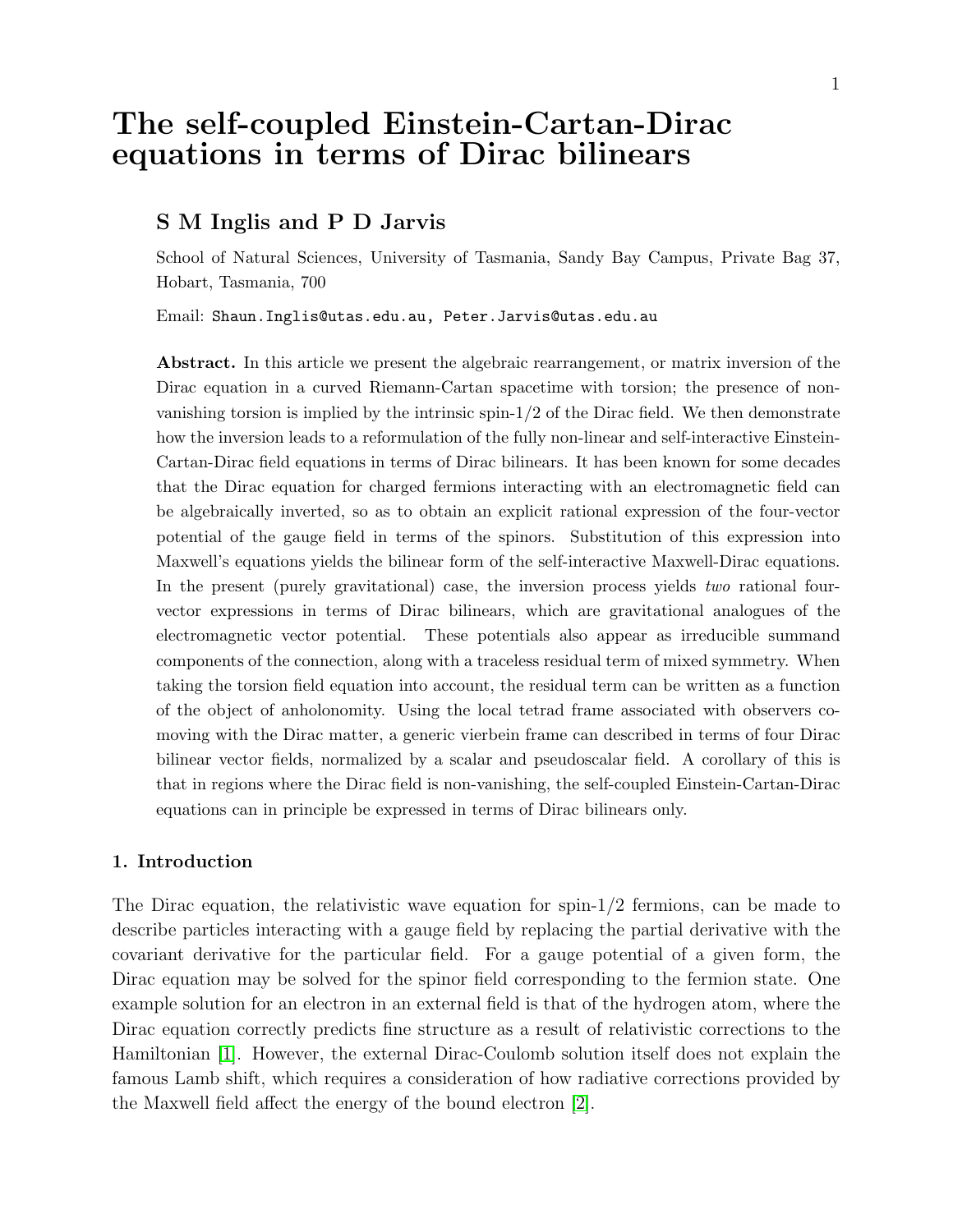An inversion of the Dirac equation can be performed via algebraic rearrangement, such that the gauge potential is written as a rational, explicit function of the spinors [\[3\]](#page-17-2). The outcome of this rearrangement procedure appears as though we have performed a matrix inversion, since the Dirac equation can be written in the form

<span id="page-1-0"></span>
$$
MA = R,\tag{1}
$$

where the complex  $4 \times 4$  spinor-vector matrix M is a function only of the components of the Dirac spinor. Assuming the vector potential  $A$  is real,  $M$  is invertible, and an explicit expression for A in terms of the spinors can be obtained [\[4\]](#page-17-3). Substituting the inverted Dirac equation into the equations of motion for the gauge field results in a self-coupled system, where the charged fermion field interacts with itself in an internally consistent way. A central aspect of the algebraic inversion procedure is that the spinors do not appear as stand-alone objects, but rather as bilinear combinations. An early proponent of using the bilinear description of Dirac states as the objects of primary interest was Takabayasi [\[5\]](#page-17-4), who promoted the idea of a relativistic hydrodynamical model of Dirac matter. The states of this model were not spinors or wavefunctions, but tensors corresponding to quantum observables, such as current and spin densities. This in effect was an early substantial attempt to formulate a semi-classical fluid model of relativistic quantum electrodynamics.

There exists a rich set of interrelationships between quadratic combinations of Dirac bilinears, known as *Fierz identities* [\[6\]](#page-17-5), [\[7\]](#page-17-6) (alternatively, Fierz-Pauli-Kofink identities [\[8\]](#page-17-7)); derived via a successive set of *Fierz expansions* over a Dirac Clifford algebra primitive set of sixteen basis elements. Using a similar process, Crawford showed that [\[9\]](#page-17-8), given a set of sixteen bilinears formed from this set, the spinor field is recoverable up to a constant spinor with arbitrary phase. In addition to this set, there are two bilinears which are the real and imaginary parts of a complex bilinear (constructed with a both charge conjugated and a regular spinor:  $\overline{\psi}^c \gamma^a \psi$ , and comprise a locally orthonormal tetrad frame along with the standard Lorentz four-vector and axial-vector fields [\[10\]](#page-17-9).

In the electromagnetic case, the self-coupled *Maxwell-Dirac* equations were shown to be describable in terms of the gauge independent bilinears only, by Inglis and Jarvis [\[11\]](#page-17-10), manifestly reflecting the physical gauge invariance of the system. Furthermore, these equations were able to be greatly simplified via the applications of infinitesimal invariance under several subgroups of the Poincaré group. These subgroups were chosen from a set of 158 given by Patera, Winternitz & Zassenhaus [\[12\]](#page-17-11), where a comprehensive list of all the Poincaré Lie subalgebras and their corresponding generators are given. These symmetry reductions aid in the search for solutions to an otherwise intractable set of non-linear equations.

The ability to invert the Dirac equation is not limited to the electromagnetic case either, and we showed in a previous publication [\[13\]](#page-17-12) that an inversion can be performed for the non-Abelian gauge field  $SU(2)$ . We found that the algebraic process was very similar to the Abelian case, but with some extra difficulty, and the inverted form was given implicitly. It is currently unclear whether a similar generalisation exists for the strong  $SU(3)$  case, although the  $SU_L(2) \times U(1)$  electroweak case appears to be promising. Substitution into the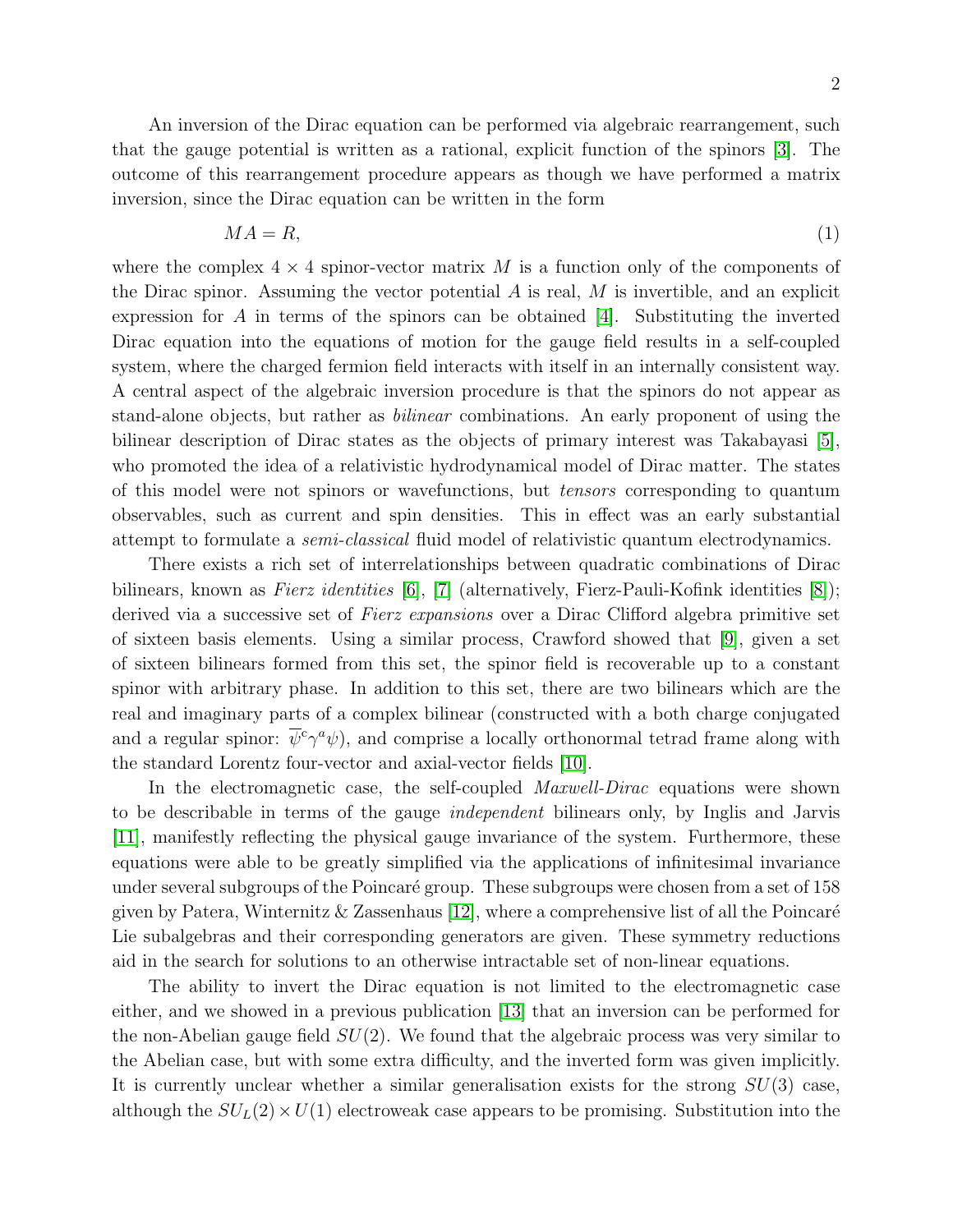Yang-Mills equations yields a fully non-linear self-interactive non-Abelian hydrodynamical theory, relevant to the study of non-perturbative high-energy plasmas. Another, simpler approach to modelling aspects of non-Abelian hydrodynamics, is to generalize the classical fluid mechanical equations to include local internal symmetries. A description of the non-Abelian Lorentz force involving chromoelectric and chromomagnetic field couplings was obtained this way in [\[14\]](#page-19-0).

In this paper, we demonstrate how the Dirac equation in a curved Riemann-Cartan spacetime with torsion can be algebraically inverted, in an analogous manner to the  $U(1)$ and  $SU(2)$  cases; the covariant derivative we use contains the connection contracted with the generator for Lorentz transformations. Due to the intrinsic spin carried by the Dirac fermions, we consider the torsion field generated from the spin current density to be nonvanishing in general [\[15\]](#page-19-1); an extra set of constraints on the gravitational field are obtained as a result. In comparison with [\(1\)](#page-1-0), the curved spacetime Dirac equation is of the form

<span id="page-2-0"></span>
$$
M\Omega + N\Omega_5 = R,\tag{2}
$$

and the matrix inversion procedure yields explicit rational expressions for the gravitational "vector potentials"  $\Omega$  and  $\Omega_5$ . In section [2,](#page-3-0) we derive an equation of the form [\(2\)](#page-2-0) from the standard Dirac equation in curved spacetime. We do this by considering an irreducible decomposition of the connection in  $GL(4)$ , which can be written as a sum of three terms. The trace term is a function of  $\Omega_a$ , and the two traceless terms are a fully antisymmetric function of  $\Omega_{5a}$  and a residual term of mixed symmetry, <sup>(3)</sup>Γ<sub>abc</sub>.

In section [3,](#page-7-0) we give our definition of the tensor fields resulting from sandwiching elements of the Dirac Clifford algebra basis between Dirac spinors. Using this notation, we then show that by left-multiplying the curved spacetime Dirac equation and its charge conjugate with four different spinors, the resulting set of four equations can be solved explicitly for the two gravitational vector potentials. These expressions are rational functions of bilinears and their first derivatives, but are not able to be expressed in terms of our tensor field set without further calculations.

The process by which we can write the inverted expressions in terms of bilinear tensor fields is given in [4.](#page-9-0) Here, we give a brief outline of the process by which Fierz expansions, where an outer product of two Dirac spinors is expanded in the Dirac Clifford algebra basis, are used to derive Fierz identities which are quadratic in the bilinears. These identities are then used to eliminate the explicit appearance of Dirac spinors in the inverted forms of the Dirac equation, replacing them with pure tensor expressions.

Section [5](#page-11-0) is given in four parts. In the first two parts, we describe the field equations of the Einstein-Cartan system, for the gravitational dynamics of space-time curvature and spin-torsion respectively. Expressions for the Ricci tensor, scalar, and the torsion are given in terms of the connection and the object of anholonomity. In the third part, we show how the algebraic torsion field equation can be used to place constraints on  $\Omega_a$  and  $\Omega_{5a}$ , and to derive an explicit expression for <sup>(3)</sup> $\Gamma_{abc}$  in terms of the object of anholonomity. In the final part, we use the existence of a locally orthonormal tetrad frame corresponding to a family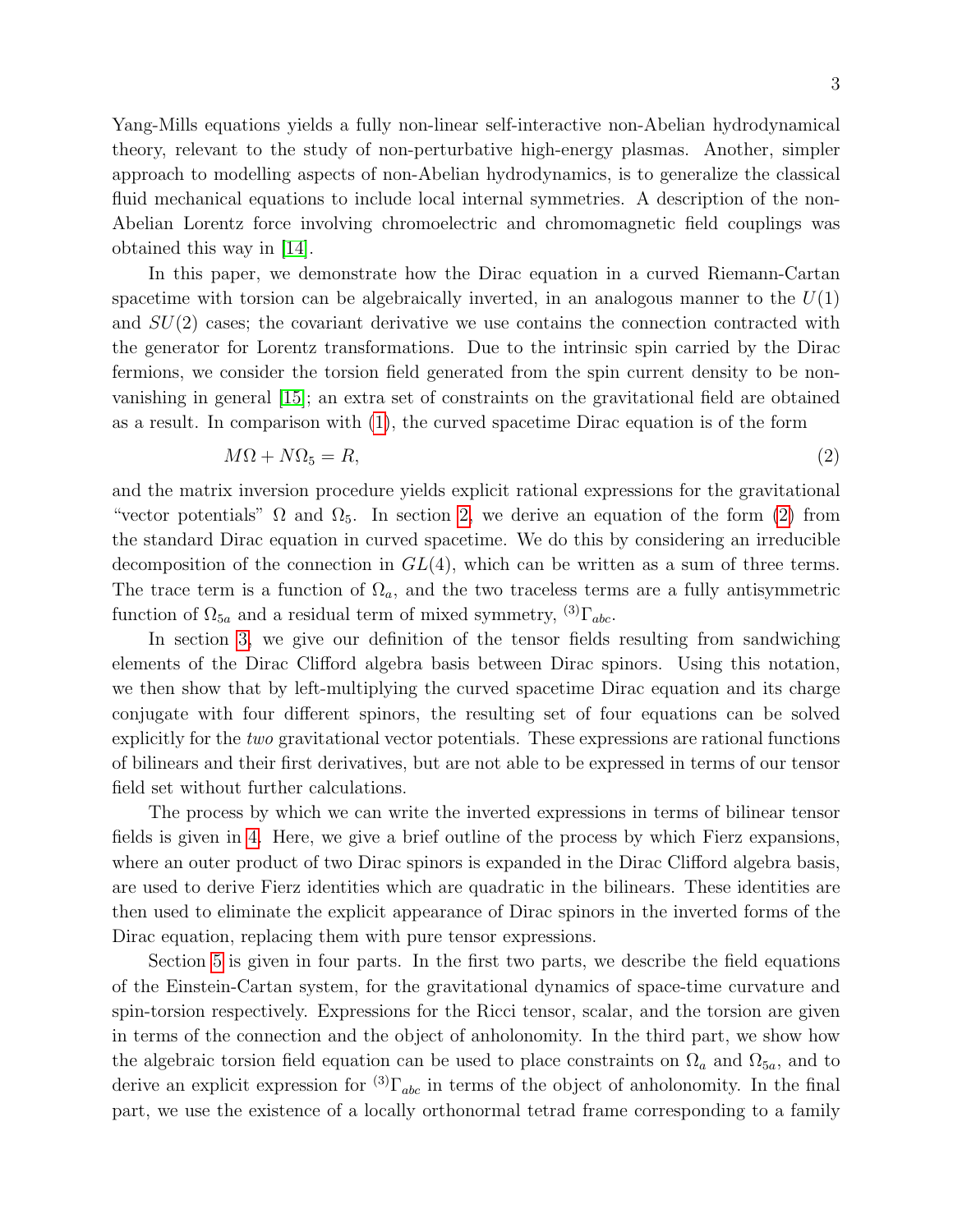of observers co-moving with the Dirac matter (which arises from the Fierz identities), to generate an expression for the generic vierbein field as a function of the Dirac bilinears.

A summary of our formulation of the self-coupled Einstein-Cartan system is given in Section [6,](#page-15-0) which demonstrates in principle how this system can be reduced to a set of relations between Dirac bilinears only. A glossary of the symbols we use in this paper are given in [Appendix A.](#page-17-13) Further reduction and analysis of this system is left for future publications.

# <span id="page-3-0"></span>2. The Einstein-Cartan-Dirac equations and conventions

The Einstein-Cartan-Dirac equations in curved spacetime with torsion have the form

<span id="page-3-1"></span>
$$
(\mathrm{i}\gamma^a e_a{}^\mu(x)\nabla_\mu - m)\psi = 0,\tag{3}
$$

$$
R_{\mu\nu} - \frac{1}{2}g_{\mu\nu}R + \Lambda g_{\mu\nu} = 8\pi GT_{\mu\nu},\tag{4}
$$

$$
\Upsilon_{\mu\nu}{}^{\gamma} + \delta^{\gamma}_{\mu} \Upsilon_{\nu\sigma}{}^{\sigma} - \delta^{\gamma}_{\nu} \Upsilon_{\mu\sigma}{}^{\sigma} = 8\pi G \Sigma_{\mu\nu}{}^{\gamma}.
$$
\n<sup>(5)</sup>

The Dirac equation [\(3\)](#page-3-1) governs the dynamics of the matter sector of this system; namely, the relativistic wave-like behaviour of spin-1/2 fermionic matter. The gravitational field in the presence of Dirac matter has both curvature and torsion due to the stress-energy and spin of the Dirac matter respectively; the Einstein field and Cartan torsion equations, [\(4\)](#page-3-1) and [\(5\)](#page-3-1), describe these relationships.

The focus of this paper is primarily on [\(3\)](#page-3-1) and its explicit invertibility for irreducible components of the connection. A brief discussion of the Einstein field equation [\(4\)](#page-3-1) is given in subsection [5.1.](#page-11-1) The utilization of the torsion field equation [\(5\)](#page-3-1) to obtain further constraints on the connection is presented in subsections [5.2](#page-12-0) and [5.3.](#page-13-0) Our end result will be an inprinciple integration of  $(3)$  and  $(5)$  with  $(4)$ , with the ability to express  $(4)$  entirely in terms of Dirac bilinears, the state densities of matter which also act as the source of gravity. Deeper analysis of the Einstein equation using the inverted form of the Dirac equation and torsion constraints is beyond the scope of this paper, and is left to future publications.

For Dirac matter, the stress-energy and spin densities are given in terms of the spinors as [\[16\]](#page-19-2), [\[17\]](#page-19-3)

$$
T_{\mu\nu} = \frac{i}{2} [\overline{\psi}\gamma_{\mu} (\nabla_{\nu}\psi) - (\nabla_{\nu}\overline{\psi})\gamma_{\mu}\psi],
$$
\n(6)

$$
\Sigma_{\mu\nu\gamma} = \frac{1}{4} \overline{\psi} \gamma_{\mu} \gamma_{\nu} \gamma_{\gamma} \psi. \tag{7}
$$

Greek and Latin indices run from 0 to 3, and correspond to coordinate and locally orthonormal frames respectively. The vierbein field  $e_a^{\mu}(x)$  relates these two frames locally at each point  $x$ , and is quadratically related to the metric, according to

$$
g_{\mu\nu}(x) = e^a{}_{\mu}(x)e^b{}_{\nu}(x)\eta_{ab}.\tag{8}
$$

For the Minkowski spacetime metric we use the particle physics sign convention, whereby the signature is negative in the spatial components:

$$
\eta_{ab} := \text{diag}(1, -1, -1, -1). \tag{9}
$$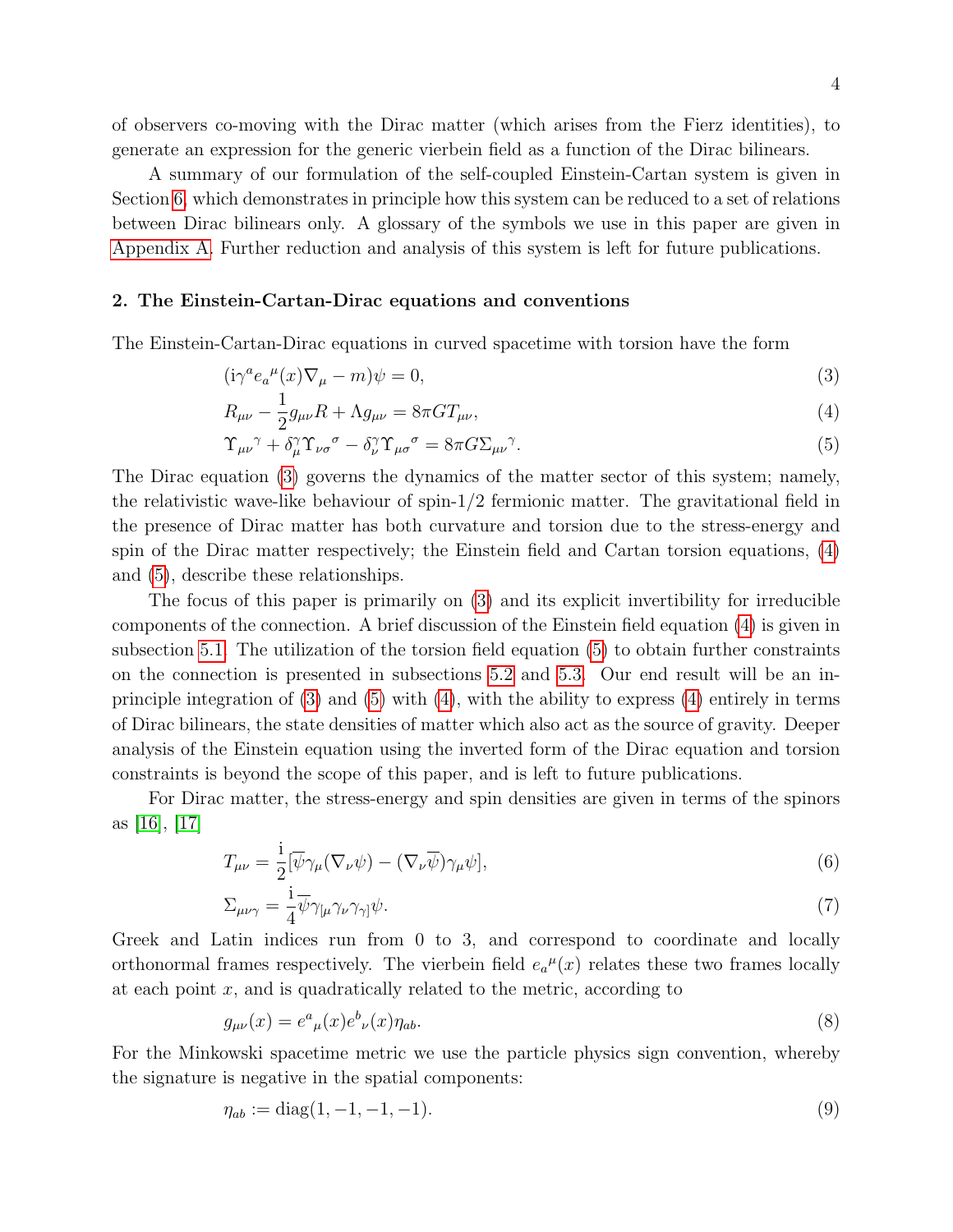#### 2.1. The gravitational four-vector potentials

For Dirac spinor fields, the covariant derivative is of the form [\[18\]](#page-19-4), [\[19\]](#page-19-5)

$$
\nabla_{\mu}\psi = \partial_{\mu}\psi + \Gamma_{\mu}\psi,\tag{10}
$$

where in the spinor representation, the connection coefficients are

<span id="page-4-1"></span>
$$
\Gamma_{\mu} = \frac{1}{2} \Gamma_{\mu}{}^{ab} S_{ab} = -\frac{i}{2} \Gamma_{\mu}{}^{ab} \sigma_{ab}.
$$
\n(11)

The object  $\Gamma_{\mu}{}^{ab}$  with the leading index in the world-coordinate (holonomic) frame and the other two indices in the local (anholonomic) frame, is often referred to as the spin connection, however we shall mostly refer to it as simply the connection. The connection transforms inhomogeneously between the coordinate and local frames, according to [\[20\]](#page-19-6)

<span id="page-4-3"></span>
$$
\Gamma_a{}^b{}^c = e_a{}^\mu e^{b\nu} e^c{}_\lambda \Gamma_{\mu\nu}{}^\lambda - e_a{}^\mu e^{b\nu} \partial_\mu e^c{}_\nu,\tag{12}
$$

where  $\Gamma_a{}^{bc} = e_a{}^{\mu} \Gamma_{\mu}{}^{bc}$ . Note that because of the intrinsic spin of the Dirac field,  $\Gamma_{\mu\nu}{}^{\lambda}$  is in general asymmetric in  $\mu$ ,  $\nu$ , resulting in a non-vanishing spacetime torsion [\[21\]](#page-19-7), [\[15\]](#page-19-1). The infinitesimal Lorentz generators in the Dirac spinor representation are

<span id="page-4-0"></span>
$$
S_{ab} = -\frac{1}{2}\sigma_{ab} = \frac{1}{4}[\gamma_a, \gamma_b],\tag{13}
$$

where  $\gamma_a$  are the *Dirac matrices*, and  $\sigma_{ab} \equiv i/2[\gamma_a, \gamma_b]$ . Taking account of the Dirac matrix anticommutator

$$
\{\gamma_a, \gamma_b\} = 2\eta_{ab},\tag{14}
$$

it can be shown that the right-hand side of [\(13\)](#page-4-0) satisfies the Lie bracket identity for Lorentz generators

$$
[S_{ab}, S_{cd}] = \eta_{ad} S_{bc} + \eta_{bc} S_{ad} - \eta_{ac} S_{bd} - \eta_{bd} S_{ac}.
$$
\n
$$
(15)
$$

Using [\(11\)](#page-4-1) and [\(13\)](#page-4-0), we can rewrite the covariant derivative of the Dirac spinor as

$$
\nabla_{\mu}\psi = \partial_{\mu}\psi + \frac{1}{8}\Gamma_{\mu}^{ab}[\gamma_a, \gamma_b]\psi.
$$
\n(16)

Substituting this into [\(3\)](#page-3-1), then absorbing the vierbeins and rearranging, the Dirac equation becomes

<span id="page-4-2"></span>
$$
\frac{\mathrm{i}}{8} \Gamma^{abc} \gamma_a [\gamma_b, \gamma_c] \psi = -(\mathrm{i} \gamma^a \partial_a - m) \psi,\tag{17}
$$

with  $\gamma^a \partial_a \equiv \gamma^a e_a{}^{\mu} \partial_{\mu}$ . Using the Dirac identity

$$
\gamma_a \gamma_b \gamma_c = \eta_{ab} \gamma_c + \eta_{bc} \gamma_a - \eta_{ac} \gamma_b - i \epsilon_{abcd} \gamma_5 \gamma^d,
$$
\n(18)

we can write the commutator in the last two indices as

$$
\gamma_a[\gamma_b, \gamma_c] = 2(\eta_{ab}\gamma_c - \eta_{ac}\gamma_b - i\epsilon_{abcd}\gamma_5\gamma^d). \tag{19}
$$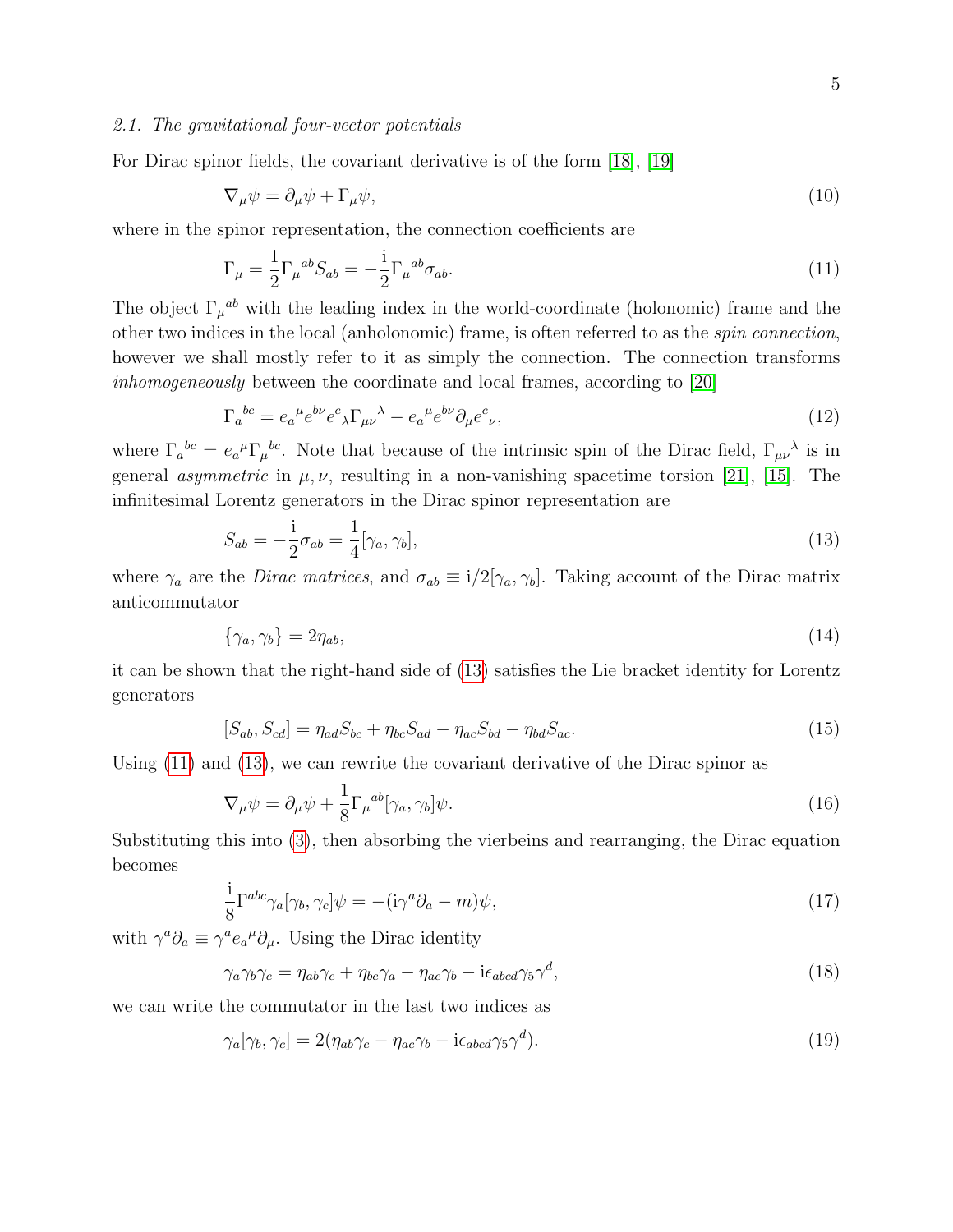The conventions we use for  $\gamma_5$  and the Levi-Civita symbol are those of Itzykson and Zuber [\[22\]](#page-19-8):

$$
\epsilon^{abcd} = -\epsilon_{abcd} = \begin{cases}\n+1 & \text{if } \{a, b, c, d\} \text{ even} \\
-1 & \text{odd} \\
0 & \text{otherwise,} \n\end{cases}
$$
\n(20)

$$
\gamma^5 = \gamma_5 = -\left(\frac{i}{4!}\right)\epsilon_{\mu\nu\rho\sigma}\gamma^\mu\gamma^\nu\gamma^\rho\gamma^\sigma = \frac{i}{\gamma^0}\gamma^1\gamma^2\gamma^3 = -\frac{i}{\gamma_0}\gamma_1\gamma_2\gamma_3. \tag{21}
$$

The left-hand side operator of [\(17\)](#page-4-2) therefore becomes

$$
\frac{\mathrm{i}}{8} \Gamma^{abc} \gamma_a [\gamma_b, \gamma_c] = \frac{\mathrm{i}}{4} \Gamma^{abc} (\eta_{ab} \gamma_c - \eta_{ac} \gamma_b - \mathrm{i} \epsilon_{abcd} \gamma_5 \gamma^d)
$$
\n
$$
= \frac{\mathrm{i}}{4} (\eta_{ab} \eta_{cd} - \eta_{ac} \eta_{bd}) \Gamma^{abc} \gamma^d + \frac{1}{4} \epsilon_{abcd} \Gamma^{abc} \gamma_5 \gamma^d
$$
\n
$$
= \Omega_d \gamma^d + \Omega_{5d} \gamma_5 \gamma^d, \tag{22}
$$

where we define the *gravitational vector potentials* as

<span id="page-5-0"></span>
$$
\Omega_d := \frac{1}{4} \delta_{adbc} \Gamma^{abc} = \frac{1}{2} \Gamma_c^{\ c}{}_d,\tag{23}
$$

$$
\Omega_{5d} := \frac{1}{4} \epsilon_{abcd} \Gamma^{abc},\tag{24}
$$

with the mixed symmetry imaginary Sylvester tensor [\[23\]](#page-19-9)

$$
\delta_{abcd} := \mathrm{i} (\eta_{ac}\eta_{bd} - \eta_{ad}\eta_{bc}),\tag{25}
$$

playing a dual role to the Levi-Civita tensor.

#### 2.2. Connection Irreducible Decomposition

From the definitions [\(23\)](#page-5-0) and [\(24\)](#page-5-0), we can see that the gravitational vector potentials correspond to components of the connection  $\Gamma_{abc}$ . Now, since the connection corresponds to a rank-3 representation of the local Lorentz group  $SO(1,3)$ , we can write it as the sum of three irreducible components:

$$
\Gamma_{abc} = {}^{(1)}\Gamma_{abc} + {}^{(2)}\Gamma_{abc} + {}^{(3)}\Gamma_{abc}.
$$
\n(26)

Due to the antisymmetry of the connection in its second and third indices in the local frame, this irreducible decomposition can equivalently be written in terms of Young patterns as

$$
[1] \otimes [11] = [1] \oplus [111] \oplus [21], \tag{27}
$$

corresponding to  $(1)$  a trace term,  $(2)$  a fully antisymmetric term, and  $(3)$  a traceless mixedsymmetry term respectively. Written in terms of the connection, the irreducible parts are

$$
{}^{(1)}\Gamma_{abc} = \frac{1}{3} \eta_{ab} \Gamma_d{}^d{}_c - \frac{1}{3} \eta_{ac} \Gamma_d{}^d{}_b = -\frac{i}{3} \delta_{aebc} \Gamma_d{}^{de}, \tag{28a}
$$

$$
^{(2)}\Gamma_{abc} = \frac{1}{3} (\Gamma_{abc} + \Gamma_{bca} + \Gamma_{cab}), \qquad (28b)
$$

$$
^{(3)}\Gamma_{abc} = \frac{1}{3} (2\Gamma_{abc} - \Gamma_{bca} - \Gamma_{cab}) + \frac{i}{3} \delta_{aebc} \Gamma_d^{de}.
$$
\n
$$
(28c)
$$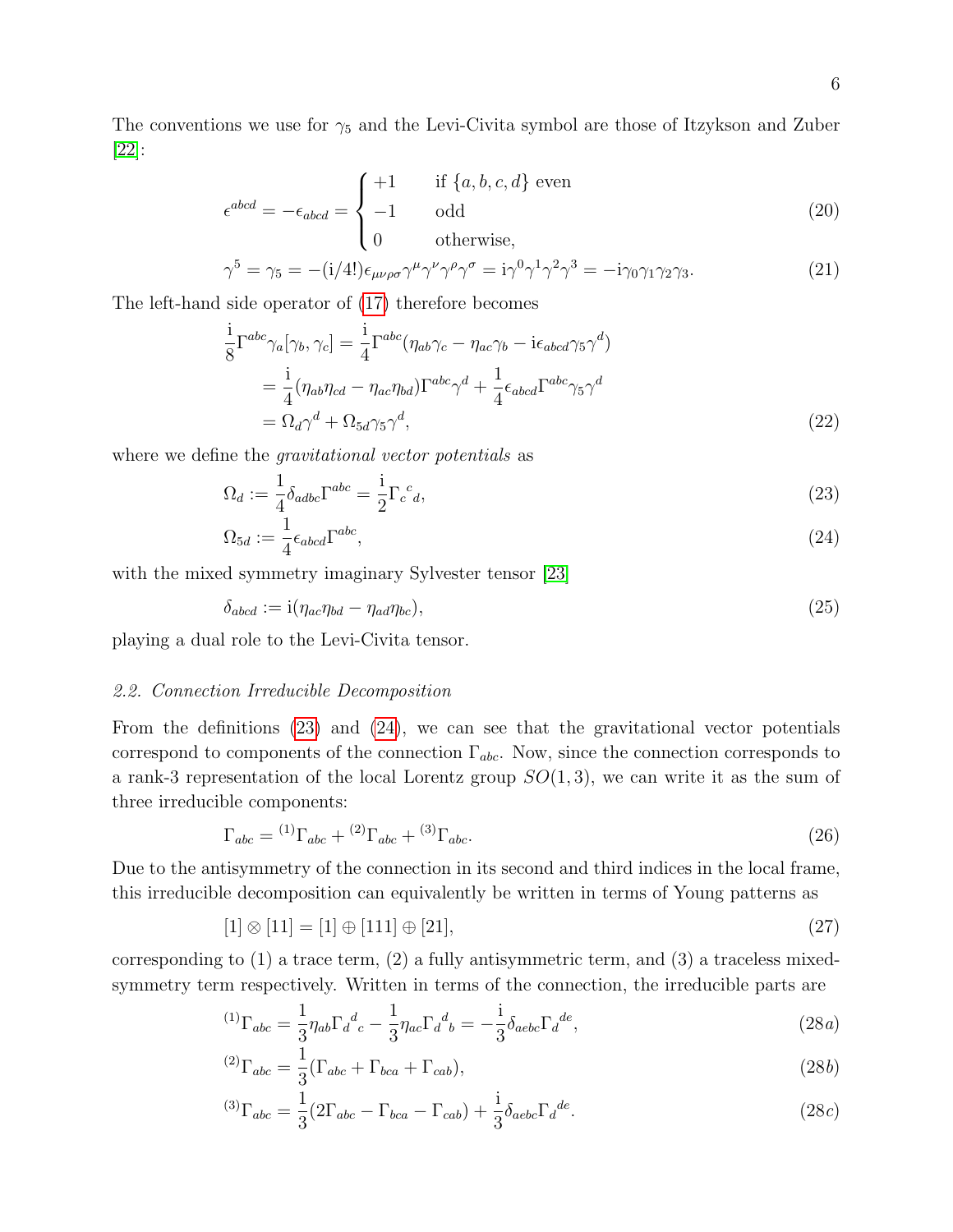Using [\(23\)](#page-5-0) and [\(24\)](#page-5-0), we can express two of the three irreducible components of the connection in terms of the gravitational four-vector "potentials":

$$
^{(1)}\Gamma_{abc} = -\frac{2}{3} \delta_{adbc} \Omega^d, \tag{29a}
$$

$$
^{(2)}\Gamma_{abc} = -\frac{2}{3} \epsilon_{abcd} \Omega_5^d, \tag{29b}
$$

The connection can now be written as

<span id="page-6-1"></span>
$$
\Gamma_{abc} = -\frac{2}{3} \delta_{adbc} \Omega^d - \frac{2}{3} \epsilon_{abcd} \Omega_5^d + {}^{(3)}\Gamma_{abc}.
$$
\n(30)

We have thus obtained an expression for the connection in the local frame, which allows for its replacement in terms of the bilinear Dirac matter states via the inverted forms of the Dirac equation [\(70\)](#page-11-2) and [\(71\)](#page-11-2), with the exception of the residual term <sup>(3)</sup>Γ<sub>abc</sub>. As we shall see in subsection [5.3,](#page-13-0) <sup>(3)</sup>Γ<sub>abc</sub> can be replaced by the irreducible traceless mixed-symmetry component of the object of anholonomity [\(79\)](#page-12-1), which itself can be replaced by Dirac bilinears when the vierbein is chosen to be the bilinear tetrad [\(63\)](#page-10-0). Thus, we will be able to obtain an expression for the connection entirely in terms of Dirac bilinears.

# 2.3. Charge conjugation and comparison with electromagnetism

In terms of the  $\Omega$ -potentials, the Dirac equation now reads

<span id="page-6-0"></span>
$$
\Omega_a \gamma^a \psi + \Omega_{5a} \gamma_5 \gamma^a \psi = -(\mathrm{i}\gamma^a \partial_a - m)\psi. \tag{31}
$$

According to the gauging of the Poincaré group [\[15\]](#page-19-1), there are four translation-type potentials  $\theta^a = e_\mu{}^a dx^\mu$  and six Lorentz-type potentials  $\Gamma^{ab} = \Gamma_\mu{}^{ab} dx^\mu$ . By introducing the two new four-vector potentials  $\Omega^a$  and  $\Omega^a_5$  to replace irreducible parts of the connection, we have increased the number of components from 6 to  $4 + 4 = 8$ . The inverted Dirac equation provides two explicit expressions for these potentials, [\(70\)](#page-11-2) and [\(71\)](#page-11-2), that reduce the number of independent connection components back down to six.

Equation [\(31\)](#page-6-0) can be compared with the electromagnetically covariant Dirac equation in flat spacetime

$$
-qA_a\gamma^a\psi = -(\mathrm{i}\gamma^a\partial_a - m)\psi.
$$
\n(32)

We can see that there is an analogy between  $\Omega_a$  and  $-qA_a$ , in the sense that these terms are coupled to  $\gamma^a \psi$ . However, in electromagnetism there is no equivalent potential to  $\Omega_{5a}$ , say  $-qA_{5a}$ , which couples to  $\gamma_5\gamma^a$ . Such an analogous term could in principle arise in an Abelian chiral generalization of the electromagnetic gauge group, such as local  $U(1)_L \times U(1)_R$ symmetry. It is of interest to note that if the torsion field equation is taken into account in  $(31)$ , say by directly substituting the constraint  $(100)$ , the left-hand side of  $(31)$  becomes non-linear in the spinors (via the axial vector term  $k^a$ ), and the Hehl-Datta equation is obtained [\[24\]](#page-19-10). However, as our emphasis is on the explicit inversion of the Dirac equation for the  $\Omega$  and  $\Omega_5$  "potentials", we shall leave these objects intact.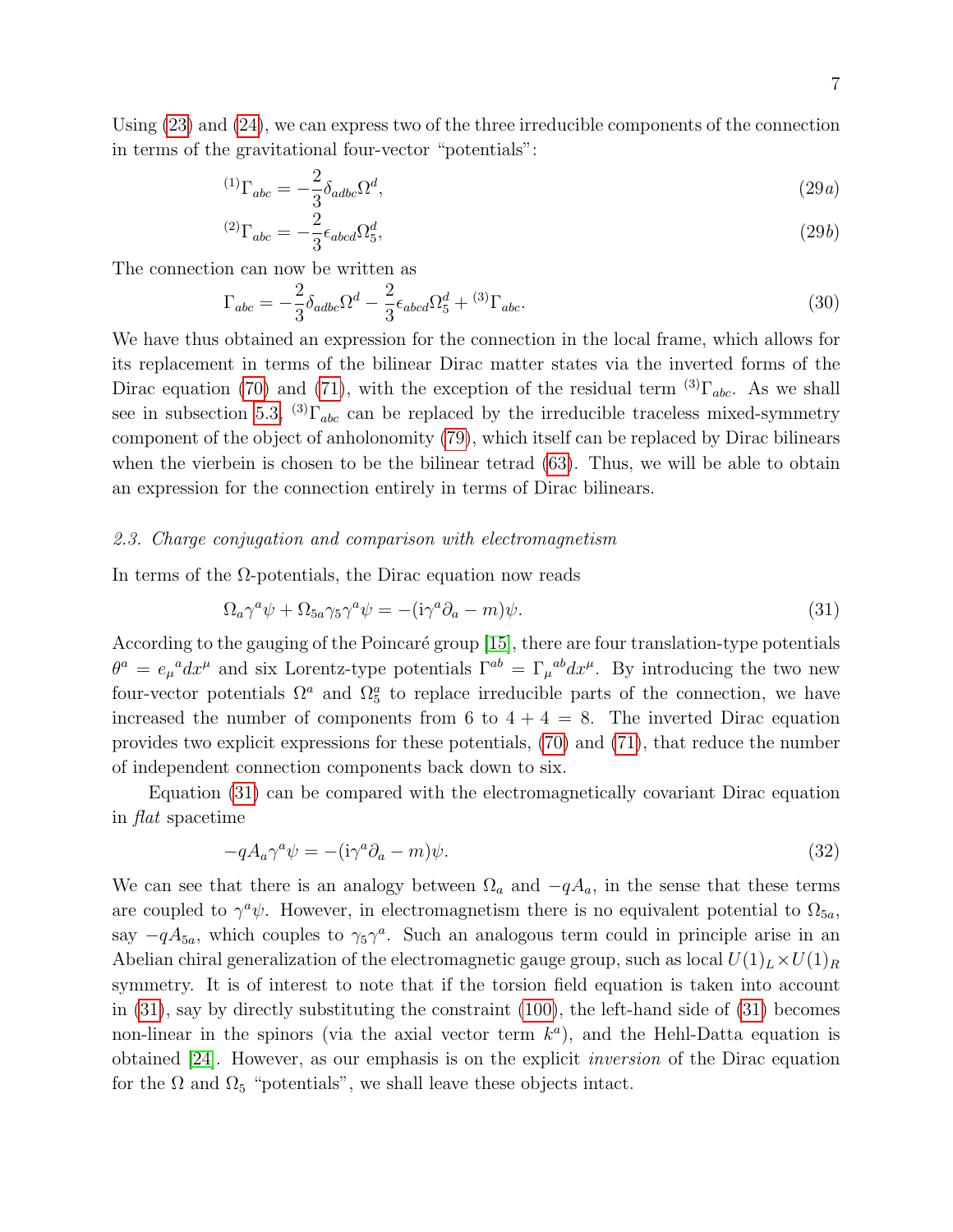In order to proceed with the inversion process, we require the Dirac equation for the charge conjugated spinor. It can be shown [\[25\]](#page-19-11) that in the absence of electromagnetic fields, this equation has exactly the same form as [\(3\)](#page-3-1) and [\(31\)](#page-6-0), such that

$$
(\mathrm{i}\gamma^a e_a{}^\mu(x)\nabla_\mu - m)\psi^c = 0,\tag{33}
$$

and therefore

<span id="page-7-1"></span>
$$
\Omega_a \gamma^a \psi^c + \Omega_{5a} \gamma_5 \gamma^a \psi^c = -(\mathrm{i}\gamma^a \partial_a - m)\psi^c. \tag{34}
$$

Incidentally, in the electromagnetic case, the sign of the term carrying the charge coupling constant q changes sign under a charge conjugation:

$$
+qA_a\gamma^a\psi^c = -(\mathrm{i}\gamma^a\partial_a - m)\psi^c.\tag{35}
$$

# <span id="page-7-0"></span>3. The inversion procedure

The inversion of the Dirac equation for the components of the connection which couple to spin-1/2 fermions proceeds in a similar fashion to the analogous  $U(1)$  electromagnetic [\[11\]](#page-17-10) and non-Abelian  $SU(2)$  [\[13\]](#page-17-12) cases. In all of these cases, the procedure involves the formation of spinor bilinears, which in the tradition of Takabayasi [\[5\]](#page-17-4), Zhelnorovich [\[26\]](#page-19-12), and Halbwachs [\[27\]](#page-19-13), we can write as a set of 16 tensor fields: scalar, pseudoscalar, four-vector, axial four-vector, and rank-2 tensor

<span id="page-7-2"></span>
$$
\sigma = \overline{\psi}\psi,\tag{36a}
$$

$$
\omega = \overline{\psi}\gamma_5\psi,\tag{36b}
$$

$$
j^a = \overline{\psi}\gamma^a\psi,\tag{36c}
$$

$$
k^a = \overline{\psi}\gamma_5\gamma^a\psi,\tag{36d}
$$

$$
s^{ab} = \overline{\psi}\sigma^{ab}\psi. \tag{36e}
$$

In addition, we also have the dual rank-2 tensor

$$
^*s^{ab} = \frac{1}{2} \epsilon^{abcd} s_{cd} = \overline{\psi} \gamma_5 \sigma^{ab} \psi,\tag{37}
$$

as well as two four-vectors comprising real and imaginary parts of a complex bilinear

$$
m^a + \mathrm{i}n^a = \overline{\psi}^c \gamma^a \psi \tag{38a}
$$

$$
m^{a} = \text{Re}\{\overline{\psi}^{c}\gamma^{a}\psi\} = \frac{1}{2}(\overline{\psi}^{c}\gamma^{a}\psi + \overline{\psi}\gamma^{a}\psi^{c})
$$
\n(38*b*)

$$
n^{a} = \operatorname{Im}\{\overline{\psi}^{c}\gamma^{a}\psi\} = \frac{\mathrm{i}}{2}(\overline{\psi}\gamma^{a}\psi^{c} - \overline{\psi}^{c}\gamma^{a}\psi),\tag{38c}
$$

where  $\overline{\psi}$  and  $\psi^c$  are the Dirac and charge conjugate spinors respectively. The bilinear set are all real, except for  $\omega$  and <sup>\*sab</sup>, which are pure imaginary; this is just a choice of convention, which can be altered by defining the new real bilinears  $-i\omega$  and  $-i\epsilon^{ab}$ . Now, left-multiplying [\(31\)](#page-6-0) by  $\overline{\psi}\gamma^b$  gives

$$
\Omega_a \overline{\psi} \gamma^b \gamma^a \psi + \Omega_{5a} \overline{\psi} \gamma^b \gamma_5 \gamma^a \psi = -i \overline{\psi} \gamma^b \gamma^a (\partial_a \psi) + m \overline{\psi} \gamma^b \psi.
$$
 (39)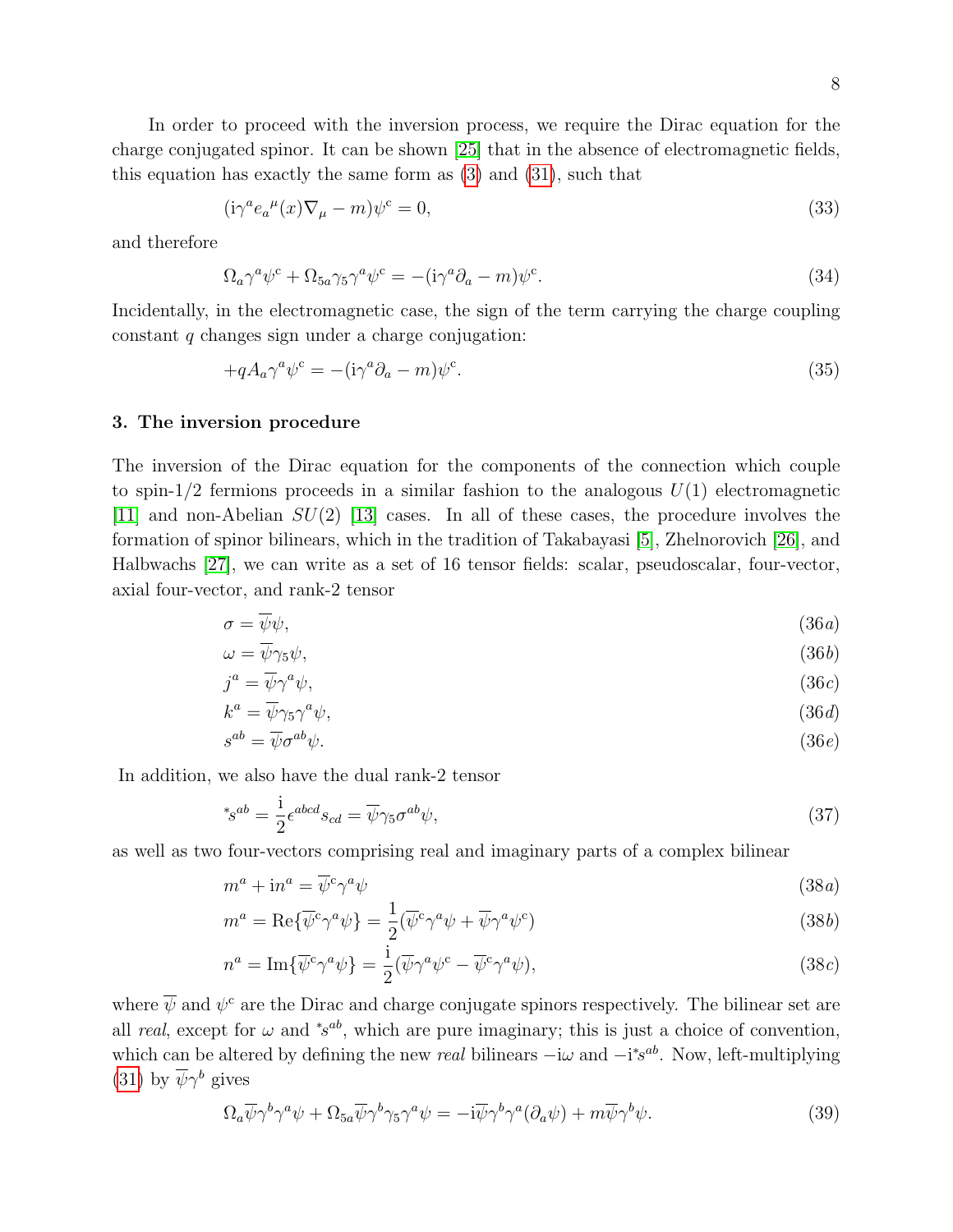Applying the Dirac identities

$$
\gamma^b \gamma^a = \eta^{ba} - i\sigma^{ba},\tag{40a}
$$

$$
\{\gamma_5, \gamma^a\} = 0,\tag{40b}
$$

and writing closed-form bilinears in tensor notation, we get

<span id="page-8-3"></span>
$$
(\sigma\eta^{ba} - is^{ba})\Omega_a + (-\omega\eta^{ba} + i^*s^{ba})\Omega_{5a} = -i\overline{\psi}(\partial^b\psi) - \overline{\psi}\sigma^{ba}(\partial_a\psi) + mj^b. \tag{41}
$$

Likewise, left-multiplying [\(31\)](#page-6-0) by  $\overline{\psi}\gamma_5\gamma^b$ , and applying the same Dirac identities yields

$$
(\omega \eta^{ba} - i^{*} s^{ba}) \Omega_a + (-\sigma \eta^{ba} + i s^{ba}) \Omega_{5a} = -i \overline{\psi} \gamma_5 (\partial^b \psi) - \overline{\psi} \gamma_5 \sigma^{ba} (\partial_a \psi) + m k^b (42)
$$

Following the same steps with the charge conjugate Dirac equation, left-multiplying [34](#page-7-1) by  $\overline{\psi}^c \gamma^b$  and  $\overline{\psi}^c \gamma_5 \gamma^b$  yields the respective equations

<span id="page-8-1"></span>
$$
(\overline{\psi}^c \psi^c \eta^{ba} - i \overline{\psi}^c \sigma^{ba} \psi^c) \Omega_a + (- \overline{\psi}^c \gamma_5 \psi^c \eta^{ba} + i \overline{\psi}^c \gamma_5 \sigma^{ba} \psi^c) \Omega_{5a}
$$
  
\n
$$
= -i \overline{\psi}^c (\partial^b \psi^c) - \overline{\psi}^c \sigma^{ba} (\partial_a \psi^c) + m \overline{\psi}^c \gamma^b \psi^c,
$$
  
\n
$$
(\overline{\psi}^c \gamma_5 \psi^c \eta^{ba} - i \overline{\psi}^c \gamma_5 \sigma^{ba} \psi^c) \Omega_a + (- \overline{\psi}^c \psi^c \eta^{ba} + i \overline{\psi}^c \sigma^{ba} \psi^c) \Omega_{5a}
$$
\n(43)

$$
\overline{\psi}^c \gamma_5 \psi^c \eta^{ba} - i \overline{\psi}^c \gamma_5 \sigma^{ba} \psi^c \Omega_a + (- \overline{\psi}^c \psi^c \eta^{ba} + i \overline{\psi}^c \sigma^{ba} \psi^c) \Omega_{5a}
$$
  
= 
$$
-i \overline{\psi}^c \gamma_5 (\partial^b \psi^c) - \overline{\psi}^c \gamma_5 \sigma^{ba} (\partial_a \psi^c) + m \overline{\psi}^c \gamma_5 \gamma^b \psi^c.
$$
 (44)

Using the definition for the charge conjugate spinor

$$
\psi^c = C\overline{\psi}^T = i\gamma^2 \gamma^0 \overline{\psi}^T,\tag{45}
$$

we can derive a relationship between bilinears with *non-Grassmann* charge conjugate spinors and regular spinors[‡](#page-8-0)

$$
\overline{\psi}^c \Gamma \chi^c = -\overline{\chi} C^{-1} \Gamma^T C \psi,\tag{46}
$$

where the spinor  $\chi$  may have tensor indices (ie.  $\chi = \partial_a \psi$ ), and  $\Gamma$  is an element of the same Dirac-Clifford algebra defining the set  $(36a)-(36e)$  $(36a)-(36e)$ . Applying the Dirac matrix charge conjugation identities [\[22\]](#page-19-8)

$$
C^{-1}\gamma^{aT}C = -\gamma^a,\tag{47a}
$$

$$
C^{-1}\gamma_5^{\mathrm{T}}C = \gamma_5,\tag{47b}
$$

$$
C^{-1}(\gamma_5\gamma^a)^{\mathrm{T}}C = \gamma_5\gamma^a,\tag{47c}
$$

$$
C^{-1} \sigma^{ab}{}^{T} C = -\sigma^{ab},\tag{47d}
$$

$$
C^{-1}(\gamma_5 \sigma^{ab})^{\mathrm{T}} C = -\gamma_5 \sigma^{ab},\tag{47e}
$$

we can rewrite  $(43)$  and  $(44)$  as

<span id="page-8-2"></span>
$$
(-\sigma \eta^{ba} - \mathrm{i} s^{ba})\Omega_a + (\omega \eta^{ba} + \mathrm{i}^* s^{ba})\Omega_{5a} = \mathrm{i}(\partial^b \overline{\psi})\psi - (\partial_a \overline{\psi})\sigma^{ba}\psi + m j^b,\tag{48}
$$

$$
(-\omega \eta^{ba} - i^{*} s^{ba}) \Omega_a + (\sigma \eta^{ba} + i s^{ba}) \Omega_{5a} = i(\partial^b \overline{\psi}) \gamma_5 \psi - (\partial_a \overline{\psi}) \gamma_5 \sigma^{ba} \psi - mk^b \quad (49)
$$

respectively. Subtracting [\(48\)](#page-8-2) from [\(41\)](#page-8-3), and [\(49\)](#page-8-2) from [\(48\)](#page-8-2), yields the respective equations

<span id="page-8-4"></span>
$$
2\sigma\Omega^{a} - 2\omega\Omega_{5}^{a} = -i\partial^{a}\sigma - [\overline{\psi}\sigma^{ab}(\partial_{b}\psi) - (\partial_{b}\overline{\psi})\sigma^{ab}\psi],
$$
\n(50)

$$
2\omega\Omega^{a} - 2\sigma\Omega_{5}^{a} = -i\partial^{a}\omega - [\overline{\psi}\gamma_{5}\sigma^{ab}(\partial_{b}\psi) - (\partial_{b}\overline{\psi})\gamma_{5}\sigma^{ab}\psi] + 2mk^{a},\tag{51}
$$

<span id="page-8-0"></span>‡ In the present work we assume the spinor quantities are c-numbers.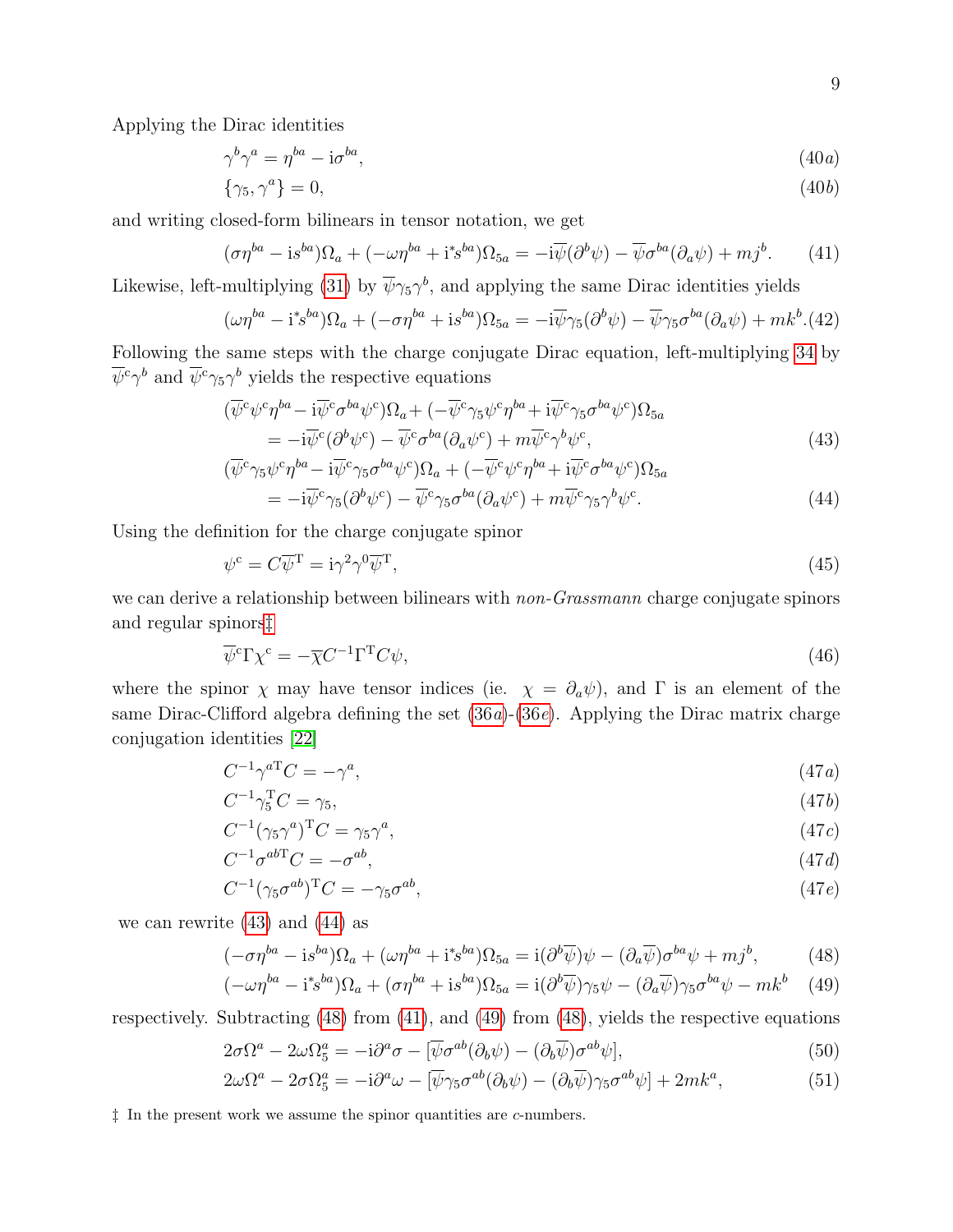where we have relabelled the indices. Multiplying [\(50\)](#page-8-4) and [\(51\)](#page-8-4) by  $(\sigma, \omega)$  and  $(\omega, \sigma)$ respectively, then subtracting the second equation from the first gives

<span id="page-9-1"></span>
$$
\Omega^{a} = \frac{1}{2}(\sigma^{2} - \omega^{2})^{-1}\{i[\omega(\partial^{a}\omega) - \sigma(\partial^{a}\sigma)] + \omega[\overline{\psi}\gamma_{5}\sigma^{ab}(\partial_{b}\psi) - (\partial_{b}\overline{\psi})\gamma_{5}\sigma^{ab}\psi] - \sigma[\overline{\psi}\sigma^{ab}(\partial_{b}\psi) - (\partial_{b}\overline{\psi})\sigma^{ab}\psi] - 2m\omega k^{a}\},
$$
\n
$$
\Omega_{5}^{a} = \frac{1}{2}(\sigma^{2} - \omega^{2})^{-1}\{i[\sigma(\partial^{a}\omega) - \omega(\partial^{a}\sigma)] + \sigma[\overline{\psi}\gamma_{5}\sigma^{ab}(\partial_{b}\psi) - (\partial_{b}\overline{\psi})\gamma_{5}\sigma^{ab}\psi] - \omega[\overline{\psi}\sigma^{ab}(\partial_{b}\psi) - (\partial_{b}\overline{\psi})\sigma^{ab}\psi] - 2m\sigma k^{a}\},
$$
\n(53)

the inverted form of the Dirac equation in curved spacetime.

#### <span id="page-9-0"></span>4. Bilinear refinement using Fierz identities

It is apparent however, that the bracketed second and third terms in [\(52\)](#page-9-1) and [\(53\)](#page-9-1) are not closed-form bilinears, due to the minus sign preventing a simple application of the Leibniz rule for derivatives. It is possible to show through a very lengthy algebraic process that Fierz expansions can be used to re-write these terms in closed tensor form. Due to the sheer length and tediousness of these calculations, they are not given here, however their derivation follows a similar process to Appendix C in [\[11\]](#page-17-10) and Appendix B in [\[28\]](#page-19-14).

The Fierz expansion can be used to write the outer product of two spinors  $\psi \overline{\chi}$ , which is a  $4 \times 4$  matrix in the spinor degrees of freedom, as a sum of terms over the basis of Dirac-Clifford matrices with bilinear coefficients

<span id="page-9-3"></span>
$$
\psi \overline{\chi} = \frac{1}{4} (\overline{\chi}\psi) I + \frac{1}{4} (\overline{\chi}\gamma_a \psi) \gamma^a + \frac{1}{8} (\overline{\chi}\sigma_{ab}\psi) \sigma^{ab} - \frac{1}{4} (\overline{\chi}\gamma_5\gamma_a \psi) \gamma_5 \gamma^a + \frac{1}{4} (\overline{\chi}\gamma_5 \psi) \gamma_5, (54)
$$

which can be derived from the more formal expression

<span id="page-9-2"></span>
$$
\psi \overline{\chi} = \sum_{R=1}^{16} a_R \Gamma_R \tag{55}
$$

where  $R = 1, \ldots, 16$  runs over all of the elements of the Dirac-Clifford algebra. Multiplying [\(55\)](#page-9-2) from the right by Dirac matrix  $\Gamma_B$  [where B runs over the types: scalar, ..., rank-2 tensor in  $(36a)-(36e)$  $(36a)-(36e)$ , and using the trace identities

$$
\operatorname{Tr}(\Gamma_R \Gamma_B) = \begin{cases} \operatorname{Tr}(\Gamma_B^2) & \text{if } R = B, \\ 0 & \text{otherwise,} \end{cases}
$$
 (56)

<span id="page-9-5"></span>
$$
\operatorname{Tr}(\psi \overline{\chi} \Gamma_B) = \overline{\chi} \Gamma_B \psi,\tag{57}
$$

along with the trace properties of the Dirac matrices, one can easily derive [\(54\)](#page-9-3).

Following a very tedious process of applying [\(54\)](#page-9-3) to the terms in [\(52\)](#page-9-1) and [\(53\)](#page-9-1) where the spinors are visible, we obtain the purely bilinear expressions

<span id="page-9-4"></span>
$$
\omega[\overline{\psi}\gamma_5\sigma^{ab}(\partial_b\psi) - (\partial_b\overline{\psi})\gamma_5\sigma^{ab}\psi] - \sigma[\overline{\psi}\sigma^{ab}(\partial_b\psi) - (\partial_b\overline{\psi})\sigma^{ab}\psi] \n= (\sigma^2 - \omega^2)^{-1} \{s^{ab}[\omega j^c(\partial_b k_c) + i\sigma m^c(\partial_b n_c)] - \s s^{ab}[\sigma j^c(\partial_b k_c) + i\omega m^c(\partial_b n_c)]\} \n+ \delta^{abcd}[k_c(\partial_b k_d) - j_c(\partial_b j_d)],
$$
\n(58)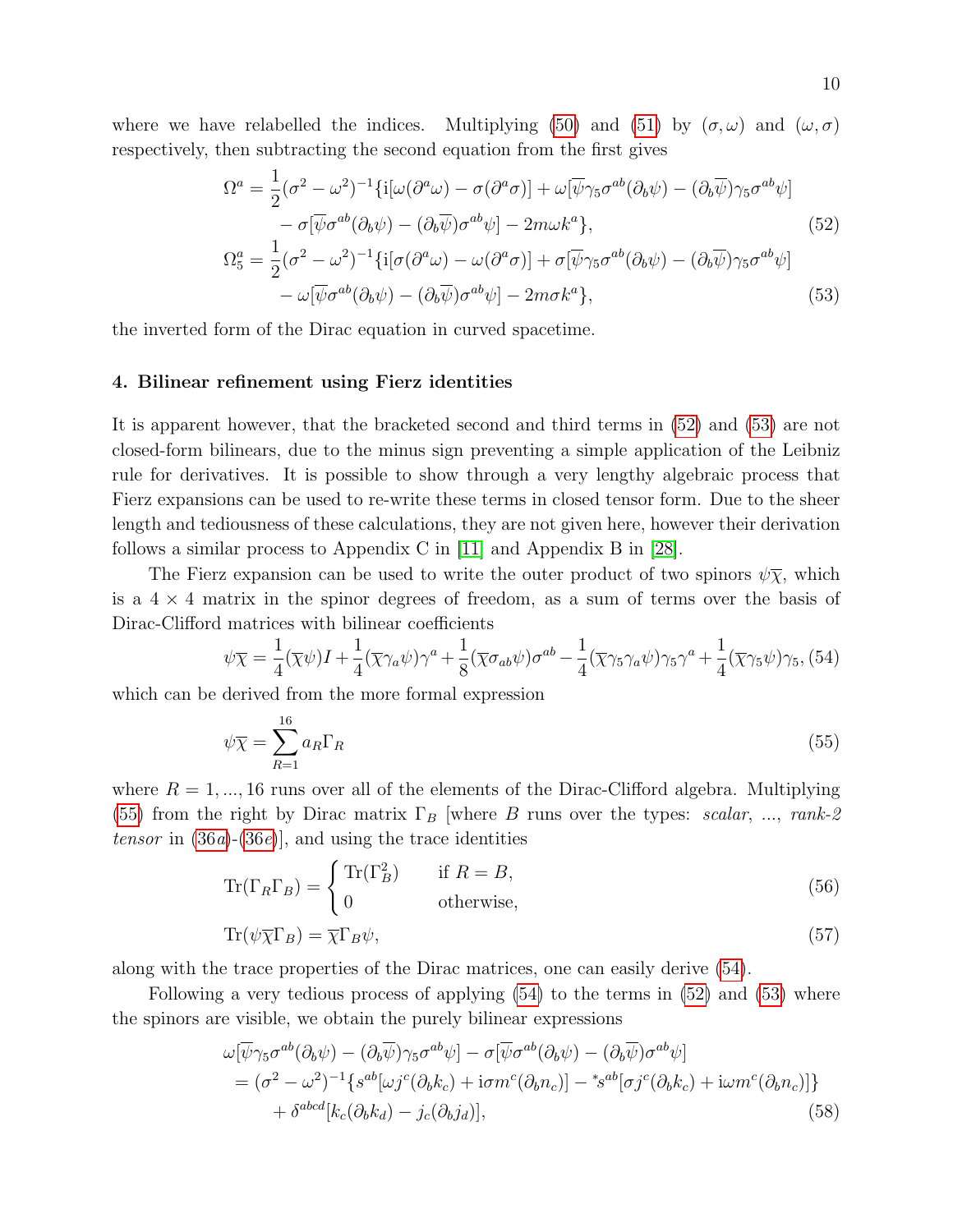$$
\sigma[\overline{\psi}\gamma_5\sigma^{ab}(\partial_b\psi) - (\partial_b\overline{\psi})\gamma_5\sigma^{ab}\psi] - \omega[\overline{\psi}\sigma^{ab}(\partial_b\psi) - (\partial_b\overline{\psi})\sigma^{ab}\psi]
$$
  
=  $(\sigma^2 - \omega^2)^{-1} \{s^{ab}[\sigma j^c(\partial_b k_c) + i\omega m^c(\partial_b n_c)] - {}^*s^{ab}[\omega j^c(\partial_b k_c) + i\sigma m^c(\partial_b n_c)]\}$   
+  $\epsilon^{abcd}[k_c(\partial_b k_d) - j_c(\partial_b j_d)].$  (59)

Using the Fierz identities [\[9\]](#page-17-8)

$$
s^{ab} = (\sigma^2 - \omega^2)^{-1} (\sigma \epsilon^{abcd} - \omega \delta^{abcd}) j_c k_d
$$
\n(60*a*)

$$
^*s^{ab} = (\sigma^2 - \omega^2)^{-1}(\omega \epsilon^{abcd} - \sigma \delta^{abcd})j_c k_d,
$$
\n(60b)

$$
i\epsilon^{abcd}j_c k_d = i(m^a n^b - m^b n^a) = \delta^{abcd} m_c n_d,\tag{60c}
$$

$$
i\delta^{abcd}j_c k_d = -j^a k^b + j^b k^a = \epsilon^{abcd} m_c n_d,
$$
\n(60*d*)

the expressions within the curved braces can be recast as

<span id="page-10-3"></span>
$$
s^{ab}[\omega j^{c}(\partial_{b}k_{c}) + i\sigma m^{c}(\partial_{b}n_{c})] - {}^{*}s^{ab}[\sigma j^{c}(\partial_{b}k_{c}) + i\omega m^{c}(\partial_{b}n_{c})]
$$
  
= 
$$
\delta^{abcd}[j_{c}j^{e}k_{d}(\partial_{b}k_{e}) + m_{c}m^{e}n_{d}(\partial_{b}n_{e})],
$$
 (61)

$$
s^{ab}[\sigma j^{c}(\partial_{b}k_{c}) + i\omega m^{c}(\partial_{b}n_{c})] - {}^{*}s^{ab}[\omega j^{c}(\partial_{b}k_{c}) + i\sigma m^{c}(\partial_{b}n_{c})]
$$
  

$$
= \epsilon^{abcd}[j_{c}j^{e}k_{d}(\partial_{b}k_{e}) + m_{c}m^{e}n_{d}(\partial_{b}n_{e})].
$$
 (62)

To proceed further, we require the tetrad frame of four-vector bilinears, with scalar normalizing factor:

<span id="page-10-0"></span>
$$
t_{\alpha}^{\ a} = (\sigma^2 - \omega^2)^{-1/2} [j^a, m^a, n^a, k^a],\tag{63}
$$

where  $\alpha = 0, 1, 2, 3$  labels the columns. The details of this local frame are discussed in subsection [5.4.](#page-14-1) The tetrad orthonormality implies

<span id="page-10-2"></span>
$$
t_{\alpha}{}^{a}t^{\alpha}{}_{b} = \delta^{a}{}_{b} = (\sigma^{2} - \omega^{2})^{-1}(j^{a}j_{b} - m^{a}m_{b} - n^{a}n_{b} - k^{a}k_{b}),
$$
\n(64)

and taking the derivative yields

$$
t_{\alpha}{}^{a}(\partial_{b}t_{\beta a}) = -t_{\beta}{}^{a}(\partial_{b}t_{\alpha a}), \qquad (65)
$$

which provides the freedom to switch what bilinear the derivative operator acts on, when the Lorentz index is summed over. In the special case where  $\alpha = \beta$ , we can replace four-vectors entirely via

<span id="page-10-1"></span>
$$
j^{a}(\partial_{b}j_{a}) = -m^{a}(\partial_{b}m_{a}) = -n^{a}(\partial_{b}n_{a}) = -k^{a}(\partial_{b}k_{a}) = \sigma(\partial_{b}\sigma) - \omega(\partial_{b}\omega), \qquad (66)
$$

which is just the derivative of the invariant length squared Fierz identity [\[9\]](#page-17-8). Note that [\(66\)](#page-10-1) is consistent with [\(64\)](#page-10-2), when setting  $a = b$  and summing. Applying these identities to the square brackets in [\(61\)](#page-10-3) and [\(62\)](#page-10-3) gives, after some manipulation

$$
j_c j^e k_d(\partial_b k_e) + m_c m^e n_d(\partial_b n_e)
$$
  
= 
$$
\frac{1}{2} (\sigma^2 - \omega^2) [j_c(\partial_b j_d) - k_c(\partial_b k_d) + n_c(\partial_b n_d) + m_c(\partial_b m_d)].
$$
 (67)

We now write a much simpler form of  $(58)$  and  $(59)$ :

<span id="page-10-4"></span>
$$
\omega[\overline{\psi}\gamma_5\sigma^{ab}(\partial_b\psi) - (\partial_b\overline{\psi})\gamma_5\sigma^{ab}\psi] - \sigma[\overline{\psi}\sigma^{ab}(\partial_b\psi) - (\partial_b\overline{\psi})\sigma^{ab}\psi]
$$
  
= 
$$
\frac{1}{2}\delta^{abcd}[-j_c(\partial_bj_d) + k_c(\partial_bk_d) + n_c(\partial_bn_d) + m_c(\partial_bm_d)],
$$
 (68)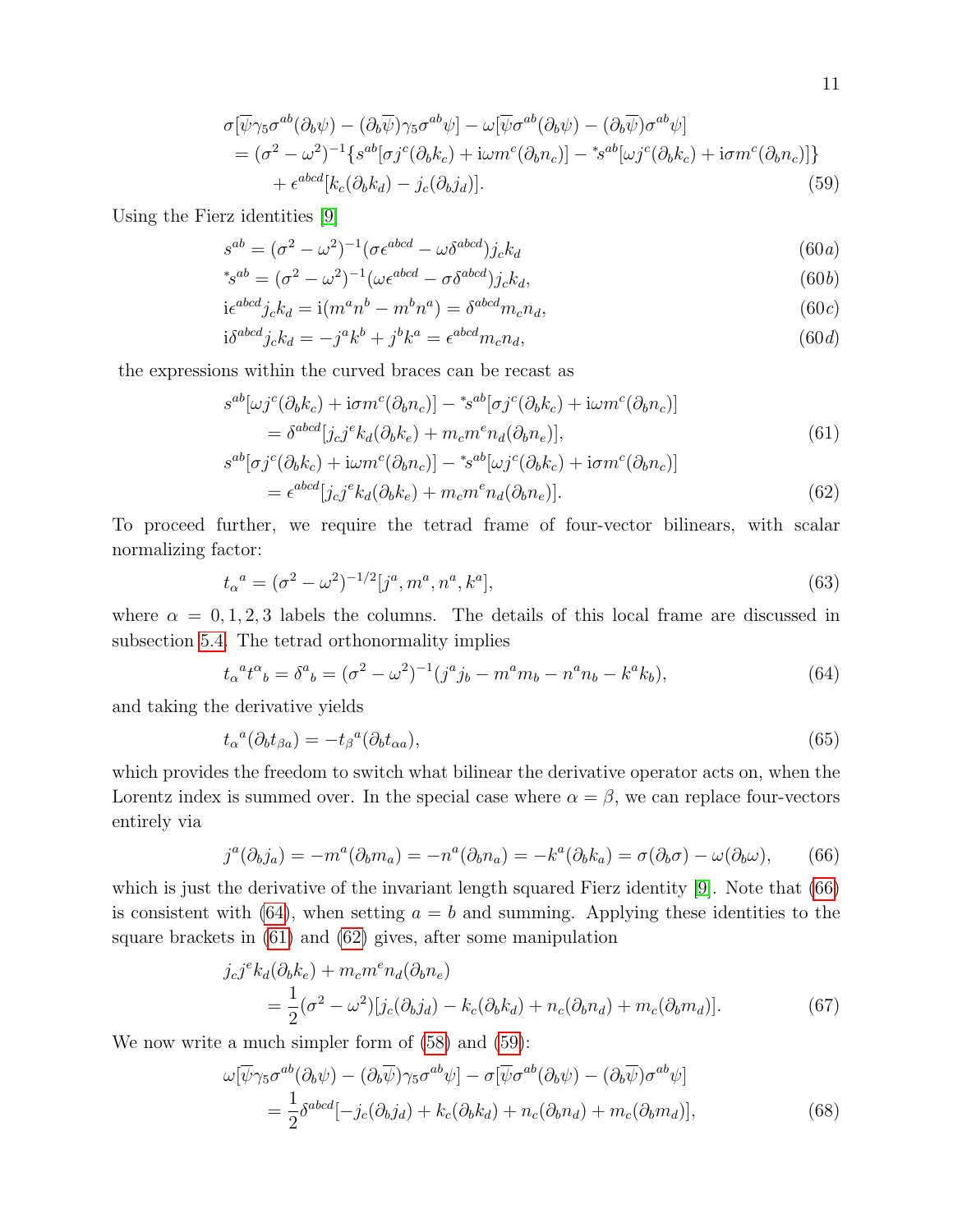$$
\sigma[\overline{\psi}\gamma_5\sigma^{ab}(\partial_b\psi) - (\partial_b\overline{\psi})\gamma_5\sigma^{ab}\psi] - \omega[\overline{\psi}\sigma^{ab}(\partial_b\psi) - (\partial_b\overline{\psi})\sigma^{ab}\psi]
$$
  
=  $\frac{1}{2}\epsilon^{abcd}[-j_c(\partial_bj_d) + k_c(\partial_bk_d) + n_c(\partial_bn_d) + m_c(\partial_bm_d)].$  (69)

Finally, substituting into [\(52\)](#page-9-1) and [\(53\)](#page-9-1), we obtain the gravitational four-vector potentials in terms of closed-form bilinears only

<span id="page-11-2"></span>
$$
\Omega^{a} = \frac{1}{2}(\sigma^{2} - \omega^{2})^{-1}\{i[\omega(\partial^{a}\omega) - \sigma(\partial^{a}\sigma)] - 2m\omega k^{a}
$$
  
+ 
$$
\frac{1}{2}\delta^{abcd}[-j_{c}(\partial_{b}j_{d}) + k_{c}(\partial_{b}k_{d}) + n_{c}(\partial_{b}n_{d}) + m_{c}(\partial_{b}m_{d})]\},
$$
  

$$
\Omega_{5}^{a} = \frac{1}{2}(\sigma^{2} - \omega^{2})^{-1}\{i[\sigma(\partial^{a}\omega) - \omega(\partial^{a}\sigma)] - 2m\sigma k^{a}
$$
  
+ 
$$
\frac{1}{2}\epsilon^{abcd}[-j_{c}(\partial_{b}j_{d}) + k_{c}(\partial_{b}k_{d}) + n_{c}(\partial_{b}n_{d}) + m_{c}(\partial_{b}m_{d})]\}.
$$
 (71)

Comparing with the inverted Dirac equation in the electromagnetic case [\[11\]](#page-17-10)

$$
A^{a} = \frac{1}{2q}(\sigma^{2} - \omega^{2})^{-1} \{ \epsilon^{abcd} [j_{c}(\partial_{b}k_{d}) - k_{c}(\partial_{b}j_{d})] + m^{b}(\partial^{a}n_{b}) - 2m\sigma j^{a} \} + \frac{1}{2q}(\sigma^{2} - \omega^{2})^{-2} \{ \delta^{abcd} j_{c} k_{d} [\omega(\partial_{b}\sigma) - \sigma(\partial_{b}\omega)] + \epsilon^{abcd} j_{c} k_{d} [\omega(\partial_{b}\omega) - \sigma(\partial_{b}\sigma)] \}, \quad (72)
$$

where the totality of the  $U(1)$  gauge dependence is represented by the  $m^{b}(\partial^{a}n_{b})$  term, we can see some apparent structural similarities, despite their differences.

# <span id="page-11-0"></span>5. The Einstein-Cartan-Dirac self-coupled system

#### <span id="page-11-1"></span>5.1. Curvature Field Equations

Consider Einstein's equations coupled to a source term with generally non-vanishing cosmological constant:

<span id="page-11-3"></span>
$$
R_{\mu\nu} - \frac{1}{2}g_{\mu\nu}R + \Lambda g_{\mu\nu} = 8\pi GT_{\mu\nu}.
$$
\n(73)

In the present case, where the gravitational field couples to the Dirac field, the asymmetric canonical stress-energy tensor on the right hand side is given by [\[16\]](#page-19-2)

$$
T_{\mu\nu} = \frac{1}{2} [\overline{\psi} \gamma_{\mu} (\nabla_{\nu} \psi) - (\nabla_{\nu} \overline{\psi}) \gamma_{\mu} \psi]. \tag{74}
$$

This can be rewritten in terms of Dirac bilinears with the use of Fierz identities [\[28\]](#page-19-14), which yields

$$
T_{\mu\nu} = \frac{1}{2} (\sigma^2 - \omega^2)^{-1} [i k_{\mu} (\omega \partial_{\nu} \sigma - \sigma \partial_{\nu} \omega) - g^{-1/2} \epsilon_{\mu \sigma \rho \epsilon} (\nabla_{\nu} j^{\sigma}) j^{\rho} k^{\epsilon} + j_{\mu} m^{\sigma} (\nabla_{\nu} n_{\sigma})]. (75)
$$

One the other side of the equation, we have the contractions of the curvature tensor, which in terms of the spin connection is given by [\[21\]](#page-19-7), [\[29\]](#page-19-15)

$$
R^{a}{}_{b\mu\nu} = \partial_{\nu}\Gamma_{\mu}{}^{a}{}_{b} - \partial_{\mu}\Gamma_{\nu}{}^{a}{}_{b} - \Gamma_{\mu}{}^{a}{}_{e}\Gamma_{\nu}{}^{e}{}_{b} + \Gamma_{\nu}{}^{a}{}_{e}\Gamma_{\mu}{}^{e}{}_{b}.
$$
 (76)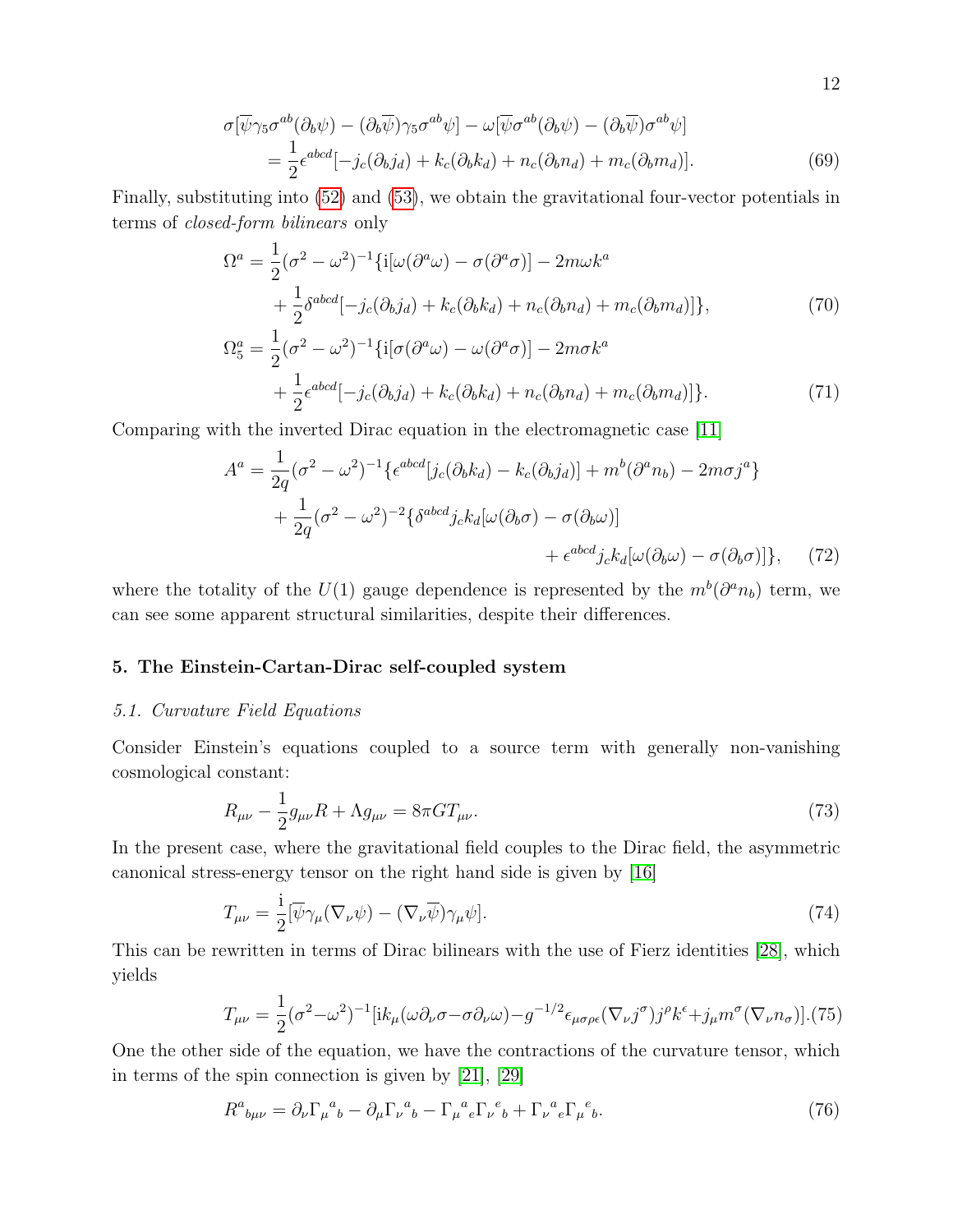It is important to note that the curvature tensor we use is not the Riemannian one from standard general relativity, due to the presence of a non-vanishing torsion field. The non-Riemannian component of  $R^a{}_{b\mu\nu}$  vanishes in the limit where the torsion vanishes. An expression in terms of locally orthonormal components is obtained, as usual, via contraction with the vierbein

$$
R^{ab}_{cd} \equiv e^{\mu}_{c} e^{\nu}_{d} R^{ab}_{\mu\nu}
$$
  
= 
$$
[e^{\mu}_{c} (\partial_{d} e_{\mu}{}^{e}) - e^{\mu}_{d} (\partial_{c} e_{\mu}{}^{e})] \Gamma_{e}{}^{ab} + \partial_{d} \Gamma_{c}{}^{ab} - \partial_{c} \Gamma_{d}{}^{ab} - \Gamma_{c}{}^{a}_{e} \Gamma_{d}{}^{eb} + \Gamma_{d}{}^{a}_{e} \Gamma_{c}{}^{eb}.
$$
 (77)

Switching the derivatives on the vierbein terms (which reverses the sign), we can write the curvature tensor as

$$
R^{ab}{}_{cd} = \Theta^e{}_{cd} \Gamma_e{}^{ab} + \partial_d \Gamma_c{}^{ab} - \partial_c \Gamma_d{}^{ab} - \Gamma_c{}^a{}_e \Gamma_d{}^{eb} + \Gamma_d{}^a{}_e \Gamma_c{}^{eb},\tag{78}
$$

where we define the *objects of anholonomity* as

<span id="page-12-1"></span>
$$
\Theta_{abc} \equiv e_{\mu a} (\partial_b e^{\mu}{}_c - \partial_c e^{\mu}{}_b),\tag{79}
$$

which are representative of the non-commutativity of the tetrad basis  $[17]$ . Contracting b and d in the curvature tensor yields the Ricci tensor

$$
R^a{}_b = \Theta^c{}_{bd} \Gamma^{\phantom{c}ad}_c + \partial_c \Gamma^{\phantom{c}ac}_b - \partial_b \Gamma^{\phantom{c}ac}_c - \Gamma^{\phantom{c}a}_b{}^c \Gamma^{\phantom{c}cd}_d + \Gamma^{\phantom{c}a}_d{}^c \Gamma^{\phantom{c}cd}_b,\tag{80}
$$

with the final contraction yielding the Ricci scalar

$$
R = \Theta_{abc} \Gamma^{abc} + 2\partial_a \Gamma_b{}^{ba} - \Gamma_a{}^a{}_b \Gamma_c{}^{bc} + \Gamma_{abc} \Gamma^{bca}.
$$
\n(81)

#### <span id="page-12-0"></span>5.2. Torsion Field Equations

The torsion tensor is defined as the degree to which the affine connection fails to be symmetric:

$$
\Upsilon_{\mu\nu}{}^{\lambda} = \Gamma_{\mu\nu}{}^{\lambda} - \Gamma_{\nu\mu}{}^{\lambda}.
$$
\n(82)

A particle field with intrinsic quantum spin will act as the source of a non-vanishing torsion field, in an analogous manner to stress-energy acting as the source of curvature [\[15\]](#page-19-1). The torsion field equation is given by

<span id="page-12-2"></span>
$$
\Upsilon_{\mu\nu}{}^{\gamma} + \delta_{\mu}^{\gamma} \Upsilon_{\nu\sigma}{}^{\sigma} - \delta_{\nu}^{\gamma} \Upsilon_{\mu\sigma}{}^{\sigma} = 8\pi G \Sigma_{\mu\nu}{}^{\gamma}.
$$
\n(83)

Together, the curvature and torsion gravitational field equations, [\(73\)](#page-11-3) and [\(83\)](#page-12-2), comprise the Einstein-Cartan(-Sciama-Kibble) equations.

In terms of the spinor field, the canonical spin momentum tensor in a locally orthonormal frame is

<span id="page-12-3"></span>
$$
\Sigma^{abc} = \frac{1}{4} \overline{\psi} \gamma^{[a} \gamma^{b} \gamma^{c]} \psi. \tag{84}
$$

Given that

$$
\gamma^{[a}\gamma^{b}\gamma^{c]} = \frac{1}{6}(\gamma^{a}\gamma^{b}\gamma^{c} - \gamma^{a}\gamma^{c}\gamma^{b} + \gamma^{b}\gamma^{c}\gamma^{a} - \gamma^{b}\gamma^{a}\gamma^{c} + \gamma^{c}\gamma^{a}\gamma^{b} - \gamma^{c}\gamma^{b}\gamma^{a}),
$$
(85)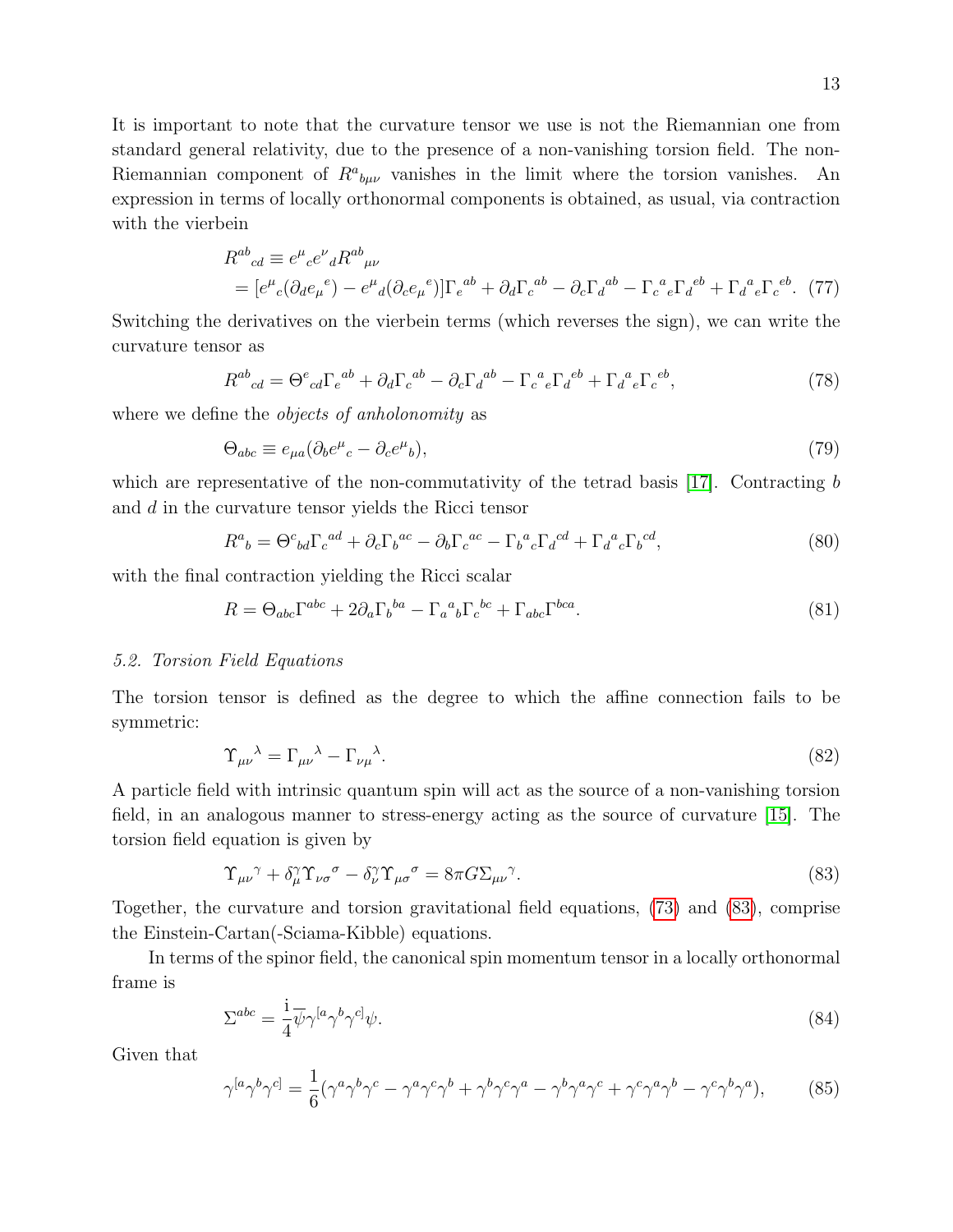we can apply the Dirac identities

$$
\gamma^a \gamma^b = 2\eta^{ab} - \gamma^b \gamma^a \tag{86a}
$$

$$
\gamma^a \sigma^{bc} = i \eta^{ab} \gamma^c - i \eta^{ac} \gamma^b + \epsilon^{abcd} \gamma_5 \gamma_d \tag{86b}
$$

to obtain

$$
\gamma^{[a}\gamma^{b}\gamma^{c]} = -i\epsilon^{abcd}\gamma_5\gamma_d. \tag{87}
$$

Substituting into [\(84\)](#page-12-3), we find

<span id="page-13-4"></span>
$$
\Sigma^{abc} = \frac{1}{4} \epsilon^{abcd} k_d,
$$
\n(88)

the spin angular momentum tensor of the Dirac field is proportional to the rank-3 dual of the axial vector bilinear. With regards to the left-hand side of [\(83\)](#page-12-2), using the connection transformation rule [\(12\)](#page-4-3), we can write the torsion in terms of the object of anholonomity and connection

<span id="page-13-1"></span>
$$
\Upsilon_{abc} \equiv \Upsilon_{\mu\nu}{}^{\lambda} e^{\mu}{}_{a} e^{\nu}{}_{b} e_{\lambda c} = \Theta_{cba} - \Gamma_{abc} + \Gamma_{bac}.
$$
\n(89)

Alternatively, taking an appropriate cyclic combination of the torsion, the connection can be written as  $[30]$ ,  $[29]$ 

<span id="page-13-6"></span>
$$
\Gamma_{abc} = K_{abc} + \frac{1}{2} (\Theta_{abc} - \Theta_{bca} - \Theta_{cab}), \qquad (90)
$$

where we define the *contorsion* tensor to be

$$
K_{abc} := \frac{1}{2}(-\Upsilon_{abc} + \Upsilon_{bca} - \Upsilon_{cab}).\tag{91}
$$

#### <span id="page-13-0"></span>5.3. Constraints Arising From Torsion

We shall now demonstrate how the torsion field equation can be used to obtain a further, very useful set of constraints on the Einstein-Cartan-Dirac system. For convenience, we shall consider the torsion field equation in a local frame

<span id="page-13-5"></span>
$$
\Upsilon_{abc} + \eta_{ac} \Upsilon_b{}^d{}_d - \eta_{bc} \Upsilon_a{}^d{}_d = 8\pi G \Sigma_{abc}.
$$
\n(92)

Now, substituting the irreducible decomposition of the connection [\(30\)](#page-6-1) into the torsion [\(89\)](#page-13-1), we obtain

<span id="page-13-2"></span>
$$
\Upsilon_{abc} = -\Theta_{cab} + {}^{(3)}\Gamma_{cab} - \frac{2}{3}\delta_{cdab}\Omega^d + \frac{4}{3}\epsilon_{cdab}\Omega_5^d,\tag{93}
$$

where we have used the cyclic identities

$$
\delta_{adbc} - \delta_{bdac} = -\delta_{cdab},\tag{94}
$$

$$
^{(3)}\Gamma_{abc} - {}^{(3)}\Gamma_{bac} = - {}^{(3)}\Gamma_{cab}.
$$
\n(95)

Taking the trace of [\(93\)](#page-13-2) in the last two indices, the <sup>(3)</sup>Γ and  $\Omega_5$  terms vanish, and we find

<span id="page-13-3"></span>
$$
\Upsilon_a{}^b{}_b = \Theta_b{}^b{}_a + 2i\Omega_a,\tag{96}
$$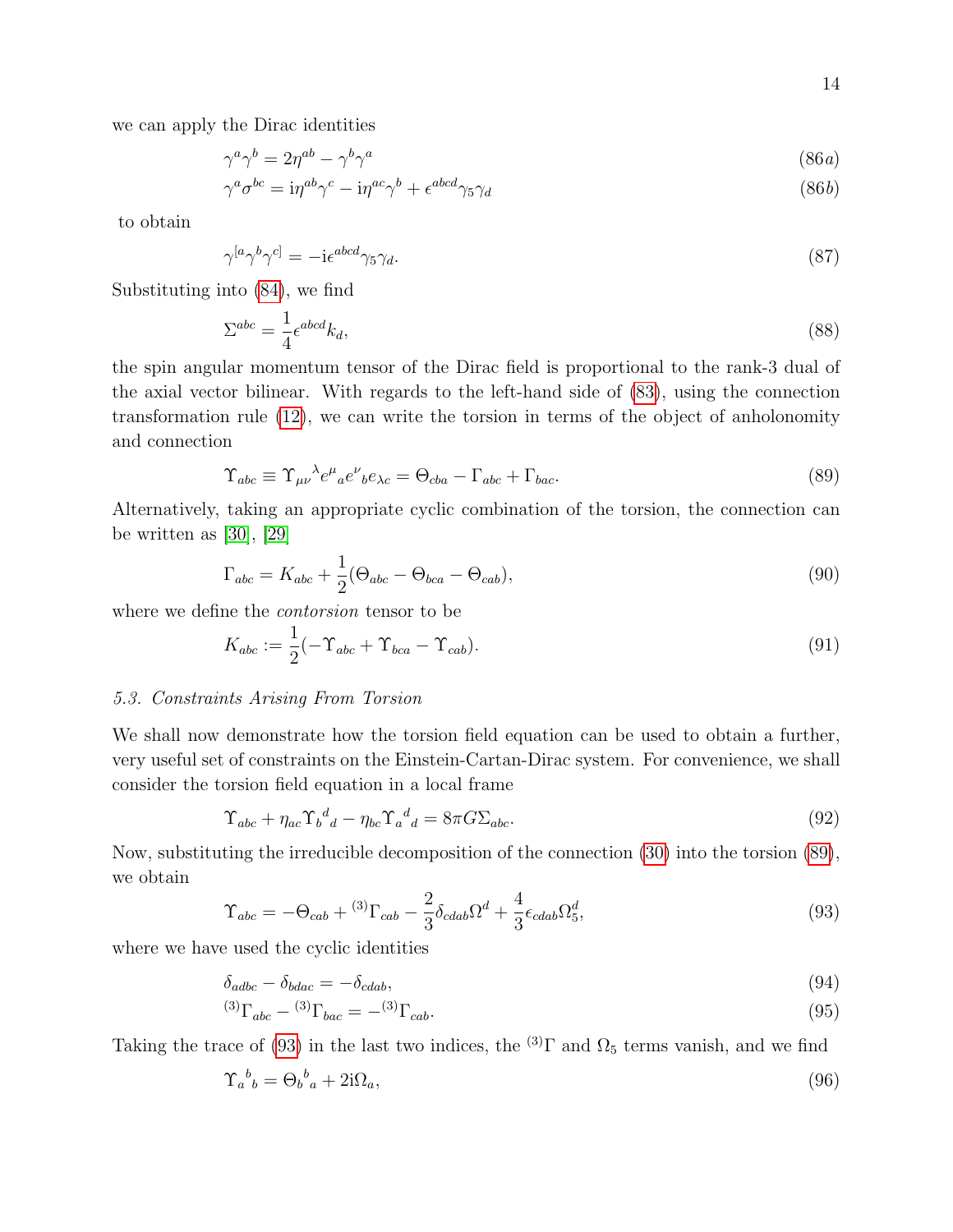where we have used the antisymmetry of  $\Theta_{abc}$  in bc. Substituting [\(93\)](#page-13-2), [\(96\)](#page-13-3), and [\(88\)](#page-13-4) into [\(92\)](#page-13-5), then gathering terms and rearranging, we obtain an explicit expression for the remaining component of the connection

<span id="page-14-2"></span>
$$
^{(3)}\Gamma_{abc} = \Theta_{abc} + i\delta_{adbc}\Theta_e^{ed} - \frac{4}{3}\delta_{adbc}\Omega^d - \frac{4}{3}\epsilon_{abcd}\Omega_5^d + 2\pi G\epsilon_{abcd}k^d.
$$
 (97)

Taking the trace of [\(97\)](#page-14-2), the left-hand side and Levi-Civita terms vanish, and we obtain the constraint on the gravitational vector potential

<span id="page-14-3"></span>
$$
\Omega_a = \frac{1}{2} \Theta_b{}^b{}_a. \tag{98}
$$

Similarly, when we fully contract both sides of [\(97\)](#page-14-2) with the Levi-Civita tensor, the left-hand side and  $\delta$ -dependent terms vanish. Using the Levi-Civita contraction identity

$$
\epsilon_{abcd}\epsilon^{abcf} = -6\delta_d{}^f,\tag{99}
$$

where the factors of  $\sqrt{|g|}$  cancel out, we obtain the constraint on the dual gravitational potential

<span id="page-14-0"></span>
$$
\Omega_5^d = -\frac{1}{8} \Theta_{abc} \epsilon^{abcd} + \frac{3\pi}{2} G k^d. \tag{100}
$$

Substituting our constraints [\(98\)](#page-14-3) and [\(100\)](#page-14-0) back into [\(97\)](#page-14-2), we obtain the expression

<span id="page-14-4"></span>
$$
^{(3)}\Gamma_{abc} = \frac{1}{3}(2\Theta_{abc} - \Theta_{bca} - \Theta_{cab}) + \frac{1}{3}\delta_{adbc}\Theta_e^{ed}.
$$
\n
$$
(101)
$$

This expression can be interpreted as that due to the constraints imposed by the Cartan torsion equation [\(92\)](#page-13-5), the traceless mixed symmetry irreducible component of the connection is equal to the traceless mixed symmetry irreducible component of the object of anholonomity. Substituting the constraints [\(98\)](#page-14-3), [\(100\)](#page-14-0), and [\(101\)](#page-14-4) into [\(93\)](#page-13-2), we obtain the simple form of the torsion

<span id="page-14-5"></span>
$$
\Upsilon_{abc} = 8\pi G \Sigma_{abc},\tag{102}
$$

which is obviously a solution of [\(92\)](#page-13-5) due to the vanishing trace of the fully antisymmetric spin tensor. Substituting the same constraints into the connection [\(30\)](#page-6-1) we obtain

$$
\Gamma_{abc} = -4\pi G \Sigma_{abc} + \frac{1}{2} (\Theta_{abc} - \Theta_{bca} - \Theta_{cab}), \qquad (103)
$$

which is consistent with [\(90\)](#page-13-6), and the contorsion solution corresponding to [\(102\)](#page-14-5):

$$
K_{abc} = -4\pi G \Sigma_{abc}.\tag{104}
$$

# <span id="page-14-1"></span>5.4. The Dirac Bilinear Local Frame

In section [4,](#page-9-0) we used the fact that there is a local orthonormal tetrad frame corresponding to a family of observers comoving with the Dirac matter. Using the Fierz identities for the four four-vector quantities derived from the Dirac algebra [\[9\]](#page-17-8), [\[31\]](#page-19-17), [\[7\]](#page-17-6), [\[10\]](#page-17-9)

<span id="page-14-7"></span>
$$
j_{\mu}j^{\mu} = -m_{\mu}m^{\mu} = -n_{\mu}n^{\mu} = -k_{\mu}k^{\mu} = \sigma^2 - \omega^2,
$$
\n(105)

$$
j_{\mu}m^{\mu} = j_{\mu}n^{\mu} = j_{\mu}k^{\mu} = m_{\mu}n^{\mu} = m_{\mu}k^{\mu} = n_{\mu}k^{\mu} = 0,
$$
\n(106)

<span id="page-14-6"></span> $\S$  Subjecting the spinors to a complex phase transformation, causes the  $m-n$  plane to rotate by an angle corresponding to double the phase parameter, whereas the  $j$  and  $k$  vectors are left invariant.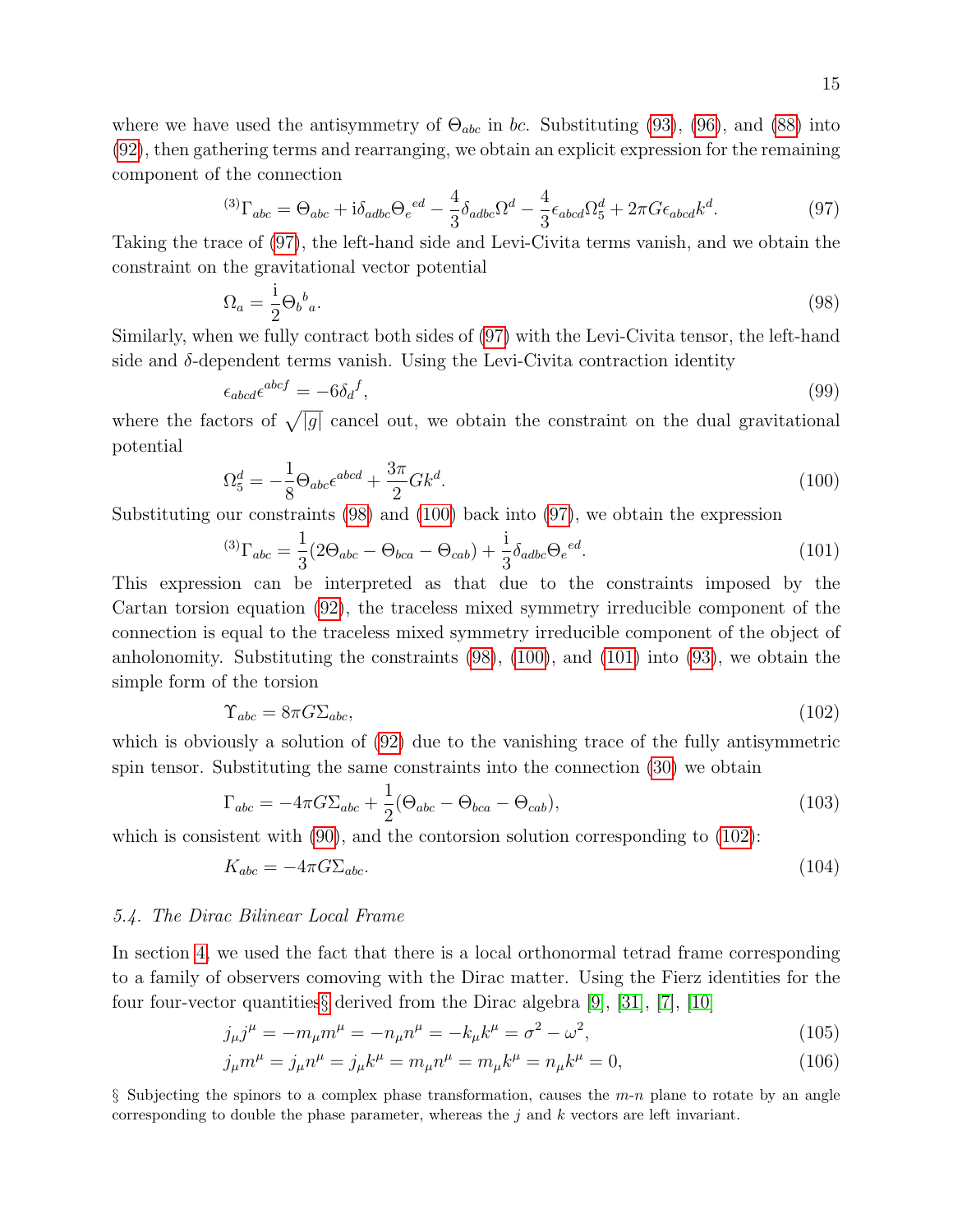where these bilinears are defined in terms of the spinors in  $(36a)-(38c)$  $(36a)-(38c)$  $(36a)-(38c)$ , a local tetrad frame

$$
(\boldsymbol{t}_0, \boldsymbol{t}_1, \boldsymbol{t}_2, \boldsymbol{t}_3) = (\sigma^2 - \omega^2)^{-1/2} (\boldsymbol{j}, \boldsymbol{m}, \boldsymbol{n}, \boldsymbol{k})
$$
  
=  $(\sigma^2 - \omega^2)^{-1/2} (j^{\mu}, m^{\mu}, n^{\mu}, k^{\mu}) \partial_{\mu},$  (107)

can be constructed, with the time-like direction given by  $j$ , and the three space-like directions given by  $m, n$ , and k, with normalising factor  $(\sigma^2 - \omega^2)^{-1/2}$  equal to the reciprocal of the invariant length of the four-vectors via [\(105\)](#page-14-7). This bilinear tetrad is one of infinitely many local orthonormal frames, related to one another by a local Lorentz transformation. It is pertinent to ask whether we are able to describe the components of an arbitrary vierbein field in the coordinate frame  $e_a^{\mu}$  in terms of the bilinears which appear in  $t_a^{\mu}$ . Consider an arbitrary four-vector field  $V$  in terms of the coordinate frame  $(c)$ , and the bilinear  $(b)$  and generic  $(q)$  tetrad local frames

$$
\mathbf{V} = V^{(c)\mu} \partial_{\mu} = V^{(b)i} \mathbf{t}_i = V^{(g)a} \mathbf{e}_a. \tag{108}
$$

Taking all right-hand parts of the equation with respect to the coordinate frame gives the relationship between the various components

<span id="page-15-1"></span>
$$
V^{(c)\mu} = t_i^{\mu} V^{(b)i} = e_a^{\mu} V^{(g)a}.
$$
\n(109)

Contracting [\(109\)](#page-15-1) with the inverse of the bilinear tetrad gives

<span id="page-15-2"></span>
$$
V^{(b)i} = t^i{}_{\mu} e_a{}^{\mu} V^{(g)a} = t^i{}_{a} V^{(g)a},\tag{110}
$$

Substituting [\(110\)](#page-15-2) into [\(109\)](#page-15-1) yields an expression for the generic vierbein frame in terms of the Dirac bilinear frame

<span id="page-15-3"></span>
$$
e_a{}^{\mu} = t_i{}^{\mu} t^i{}_a = (\sigma^2 - \omega^2)^{-1} (j_a j^{\mu} - m_a m^{\mu} - n_a n^{\mu} - k_a k^{\mu}). \tag{111}
$$

This expression for the generic vierbein field in terms of the Dirac bilinears provides us with a tool for calculating internal solutions of the Einstein-Cartan-Dirac equations, in regions where the Dirac field is non-vanishing; vacuum solutions must be matched on the matter boundary. The expression [\(111\)](#page-15-3) simplifies the self-coupled equations summarized below in section [6](#page-15-0) by reducing the number of fields we need to solve for, to the number of independent parameters in the bilinears. On the other hand, due to the length of the right-hand side of [\(111\)](#page-15-3) the equations may appear far more untidy. However, this will be offset by the application of Fierz identities between contracted bilinears. An explicit algebraic reduction is deferred to future publications.

# <span id="page-15-0"></span>6. Summary and conclusions

For the sake of clarity, we shall collate our main results. We have Einstein's equations

<span id="page-15-4"></span>
$$
R_{\mu\nu} - \frac{1}{2}g_{\mu\nu}R + \Lambda g_{\mu\nu} = 8\pi GT_{\mu\nu},\tag{112}
$$

where on the right-hand side, we have the Dirac matter stress-energy tensor

$$
T_{\mu\nu} = \frac{1}{2} (\sigma^2 - \omega^2)^{-1} [i k_{\mu} (\omega \partial_{\nu} \sigma - \sigma \partial_{\nu} \omega) - g^{-1/2} \epsilon_{\mu \sigma \rho \epsilon} (\nabla_{\nu} j^{\sigma}) j^{\rho} k^{\epsilon} + j_{\mu} m^{\sigma} (\nabla_{\nu} n_{\sigma})],
$$
(113)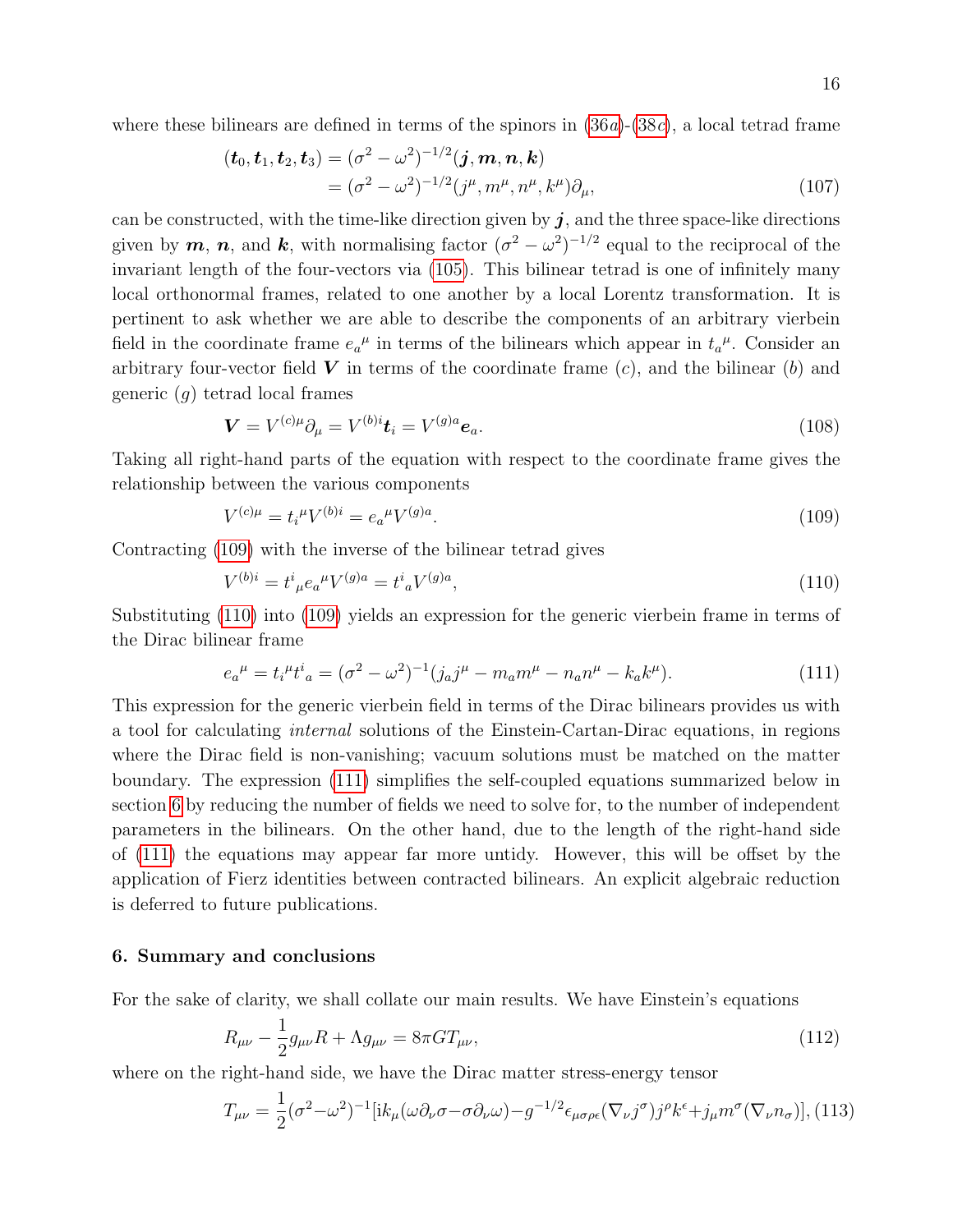and on the left, we have the Ricci tensor and scalar, which in the local frame are respectively

$$
R^{a}{}_{b} = \Theta^{c}{}_{bd} \Gamma_{c}{}^{ad} + \partial_{c} \Gamma_{b}{}^{ac} - \partial_{b} \Gamma_{c}{}^{ac} - \Gamma_{b}{}^{a}{}_{c} \Gamma_{d}{}^{cd} + \Gamma_{d}{}^{a}{}_{c} \Gamma_{b}{}^{cd}, \tag{114}
$$

$$
R = \Theta_{abc} \Gamma^{abc} + 2\partial_a \Gamma_b{}^{ba} - \Gamma_a{}^a{}_b \Gamma_c{}^{bc} + \Gamma_{abc} \Gamma^{bca}.
$$
 (115)

Note that our curvature terms implicitly contain a non-zero torsion component. The covariant derivatives in the stress-energy tensor contain the connection with world indices, which due to its inhomogeneous transformation law, can be written in terms of the local frame as

$$
\Gamma_{\mu\nu}{}^{\lambda} = e^a{}_{\mu} e_{b\nu} e_c{}^{\lambda} \Gamma_a{}^{bc} + e^a{}_{\mu} e_b{}^{\lambda} \partial_a e^b{}_{\nu}.
$$
\n(116)

Reducing the connection into three irreducible terms, and taking account of the torsion equation, the connection in the local frame can be written as

<span id="page-16-0"></span>
$$
\Gamma_{abc} = -\frac{2}{3} \delta_{adbc} \Omega^d - \frac{2}{3} \epsilon_{abcd} \Omega_5^d + \frac{1}{3} (2 \Theta_{abc} - \Theta_{bca} - \Theta_{cab}) + \frac{\mathrm{i}}{3} \delta_{adbc} \Theta_e^{ed},\tag{117}
$$

where the first two terms can be written in terms of Dirac bilinears, via the gravitational vector potentials obtained by inverting the Dirac equation:

<span id="page-16-2"></span>
$$
\Omega^{a} = \frac{1}{2} (\sigma^{2} - \omega^{2})^{-1} \{ i[\omega(\partial^{a}\omega) - \sigma(\partial^{a}\sigma)] - 2m\omega k^{a} \n+ \frac{1}{2} \delta^{abcd} [-j_{c}(\partial_{b}j_{d}) + k_{c}(\partial_{b}k_{d}) + n_{c}(\partial_{b}n_{d}) + m_{c}(\partial_{b}m_{d})] \},
$$
\n(118)\n
$$
\Omega_{5}^{a} = \frac{1}{2} (\sigma^{2} - \omega^{2})^{-1} \{ i[\sigma(\partial^{a}\omega) - \omega(\partial^{a}\sigma)] - 2m\sigma k^{a}
$$

$$
2^{(c)} \stackrel{(c)}{=} \frac{1}{2} \epsilon^{abcd} \left[ -j_c(\partial_b j_d) + k_c(\partial_b k_d) + n_c(\partial_b n_d) + m_c(\partial_b m_d) \right]. \tag{119}
$$

The object of anholonomity is given in terms of the vierbein as

$$
\Theta_{abc} \equiv e_{\mu a} (\partial_b e^{\mu}{}_c - \partial_c e^{\mu}{}_b). \tag{120}
$$

Using the fact that, due to the existence of a local orthonormal frame carried by observers co-moving with the Dirac field, the vierbein field can be written as

$$
e_a^{\mu} = (\sigma^2 - \omega^2)^{-1} (j_a j^{\mu} - m_a m^{\mu} - n_a n^{\mu} - k_a k^{\mu}), \qquad (121)
$$

implying that the object of anholonomity can also be described using only bilinears; via [\(117\)](#page-16-0) the connection in the local frame can also be described using only bilinears. Furthermore, the torsion field equation provides us with the constraints

<span id="page-16-1"></span>
$$
\Omega_a = \frac{1}{2} \Theta_b{}^b{}_a,\tag{122}
$$

$$
\Omega_5^d = -\frac{1}{8} \Theta_{abc} \epsilon^{abcd} + \frac{3\pi}{2} G k^d,
$$
\n(123)

$$
\Gamma_{abc} = -\pi G \epsilon_{abcd} k^d + \frac{1}{2} (\Theta_{abc} - \Theta_{bca} - \Theta_{cab}). \tag{124}
$$

Taken together, the equations [\(112\)](#page-15-4)-[\(124\)](#page-16-1) describe the gravitationally self-interacting Einstein-Cartan-Dirac equations, in terms of the Lorentz covariant observables of the Dirac field: the Dirac bilinears. We believe the inverted forms of the Dirac equation [\(118\)](#page-16-2) and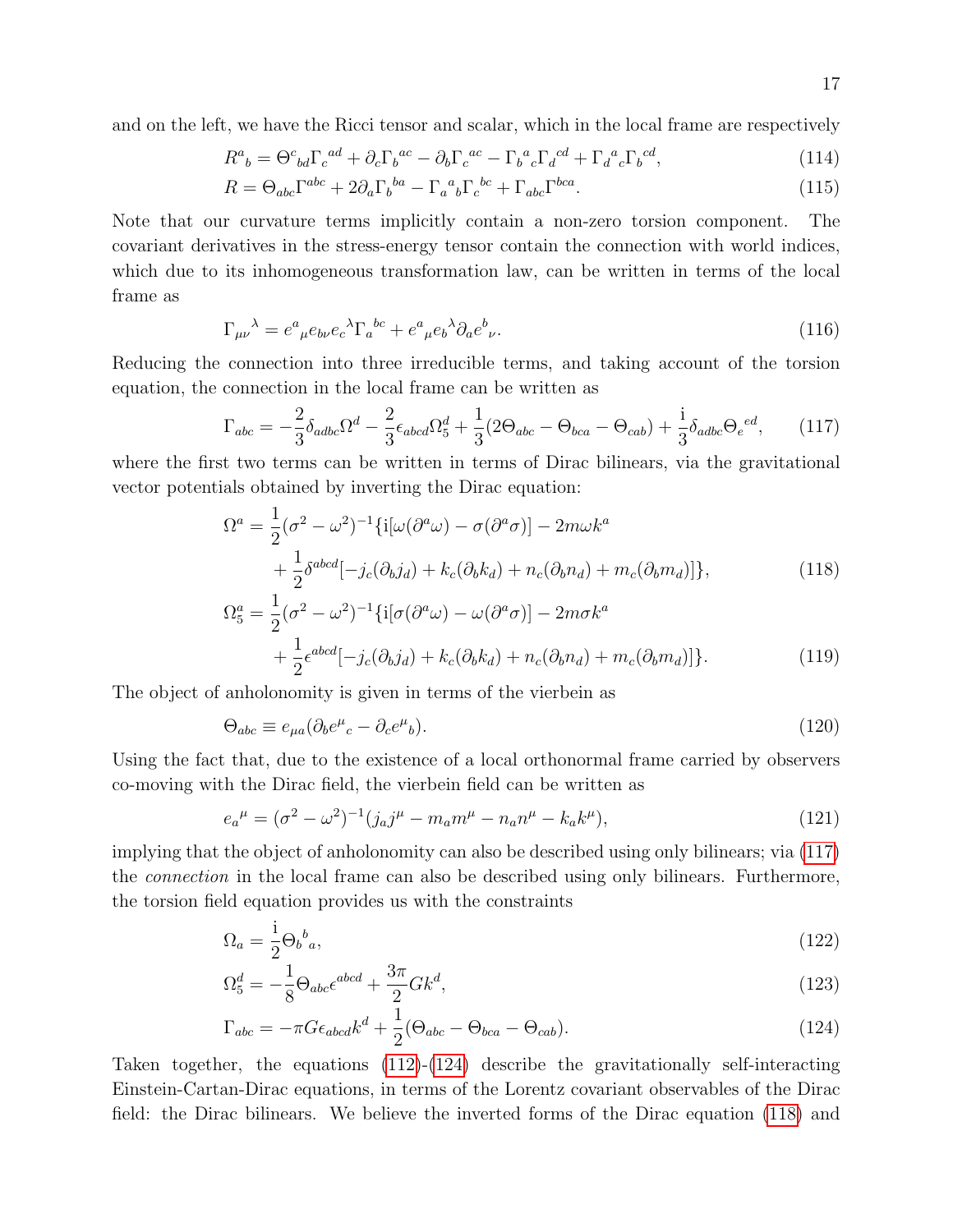[\(119\)](#page-16-2), the Fierz identities [\(68\)](#page-10-4) and [\(69\)](#page-10-4) that lead to their description in terms of Dirac bilinears as opposed to spinors, and their application to the Einstein-Cartan-Dirac system, to be new results.

In the electromagnetic case of the self-coupled Maxwell-Dirac equations, we showed that this system is able to be reduced in the presence of global spacetime symmetries corresponding to subgroups of the Poincaré group, and we gave four specific examples [\[11\]](#page-17-10). The approach we used was an infinitesimal method, which involved using the Lie generators of a particular Poincaré subalgebra, provided by Patera, Winternitz & Zassenhaus [\[12\]](#page-17-11), to calculate joint invariant scalar and vector fields, which were then applied to the physical equations to obtain new exact and numerical solutions [\[32\]](#page-19-18). Due to the similar complexity of the Einstein-Cartan-Dirac equations, global symmetry reduction using the same techniques is one way in which solutions to this system can be pursued.

Another avenue of study which the results of this paper highlight is that of the extended Fierz algebra. The derivation of the Fierz identities needed to manipulate expressions involving Dirac bilinears, for the case where the spinors carry no tensor indices is straightforward (see  $(54)-(57)$  $(54)-(57)$ ). However, the Dirac equation and related expressions of course involve partial derivatives of spinors, so that new classes of "higher rank" Fierz identities must be obtained. Equations [\(68\)](#page-10-4) and [\(69\)](#page-10-4) are two examples of a much broader set of such relations.

# Acknowledgements

The authors would like to thank Friedrich W. Hehl, for his valuable comments and advice in the development of this work.

#### <span id="page-17-13"></span>Appendix A. Glossary of symbols

# References

- <span id="page-17-0"></span>[1] Landau L D, Pitaevskii L P, Lifshitz E M and Berestetskii V B 1971 Relativistic quantum theory (Pergamon)
- <span id="page-17-1"></span>[2] Bethe H A 1947 Phys. Rev. 72 339–41
- <span id="page-17-2"></span>[3] Eliezer C J 1958 Proc. Camb. Phil. Soc. 54 247
- <span id="page-17-3"></span>[4] Booth H S, Legg G and Jarvis P D 2001 J. Phys. A: Math. Gen. **34** 5667
- <span id="page-17-4"></span>[5] Takabayasi T 1957 Prog. Theor. Phys. Supplement 4 1
- <span id="page-17-5"></span>[6] Fierz M 1937 Z. Phys. 104 553
- <span id="page-17-6"></span>[7] Lounesto P 2001 Clifford algebras and spinors (Cambridge university press)
- <span id="page-17-7"></span>[8] Baylis W E 1996 Clifford (geometric) algebras: with applications in physics, mathematics, and engineering (Birkhäuser)
- <span id="page-17-8"></span>[9] Crawford J P 1985 J. Math. Phys. 26 1439
- <span id="page-17-9"></span>[10] Takahashi Y 1983 J. Math. Phys. 24 1783
- <span id="page-17-10"></span>[11] Inglis S M and Jarvis P D 2014 Ann. Phys. 348 176–222
- <span id="page-17-11"></span>[12] Patera J, Winternitz P and Zassenhaus H 1975 J. Math. Phys. 16 1597–1614
- <span id="page-17-12"></span>[13] Inglis S M and Jarvis P D 2012 J. Phys. A: Math. Theor. 45 465202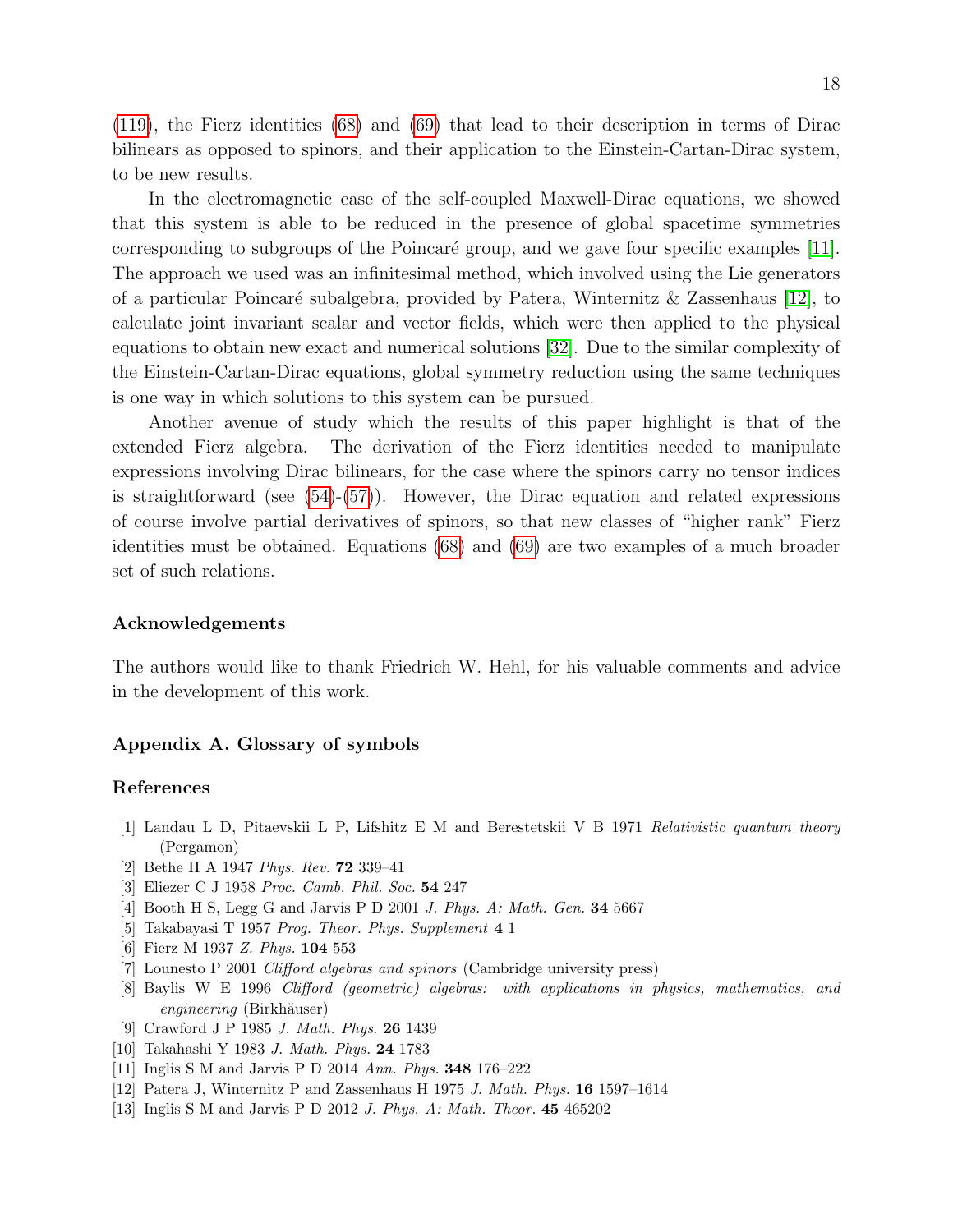| Table A1. Glossary of symbols used in this article. |  |  |  |  |  |  |
|-----------------------------------------------------|--|--|--|--|--|--|
|-----------------------------------------------------|--|--|--|--|--|--|

| Symbol                                                                                                    | Description                             |  |  |  |
|-----------------------------------------------------------------------------------------------------------|-----------------------------------------|--|--|--|
| $\mu, \nu, \ldots = 0, 1, 2, 3$                                                                           | Global coordinate frame indices         |  |  |  |
| $a, b,  = 0, 1, 2, 3$                                                                                     | Local orthonormal frame indices         |  |  |  |
| $g_{\mu\nu}$                                                                                              | Global coordinate frame metric          |  |  |  |
| $\eta_{ab} = diag(1, -1, -1, -1)$                                                                         | Local orthonormal frame metric          |  |  |  |
| $e_a{}^{\mu}$                                                                                             | Vierbein coordinate components          |  |  |  |
| $\gamma^a$                                                                                                | Gamma matrices                          |  |  |  |
| $\gamma^5 = \gamma_5 = i \gamma^0 \gamma^1 \gamma^2 \gamma^3$                                             | Gamma-5 matrix                          |  |  |  |
| $\sigma_{ab} = \frac{1}{2} [\gamma_a, \gamma_b]$                                                          | Rank-2 gamma matrix commutator          |  |  |  |
| $\Gamma_{R=1,,16} = \{I, \gamma^a, \sigma^{ab}, \gamma_5\gamma^a, \gamma_5\}$                             | Dirac-Clifford algebra basis            |  |  |  |
| $\epsilon^{abcd}$                                                                                         | Levi-Civita symbol                      |  |  |  |
| $\delta^{abcd} := i(\eta^{ac}\eta^{bd} - \eta^{ad}\eta^{bc})$                                             | Sylvester tensor                        |  |  |  |
| $\Gamma_{\mu} = \frac{1}{2} \Gamma_{\mu}{}^{ab} S_{ab}$                                                   | Spinor connection                       |  |  |  |
| $S_{ab} = -\frac{1}{2}\sigma_{ab}$                                                                        | Lorentz generators in Dirac spinor rep. |  |  |  |
| $\Gamma_{\mu\nu}{}^{\lambda}$                                                                             | Riemann-Cartan connection               |  |  |  |
| $\psi, \chi$                                                                                              | Dirac spinors                           |  |  |  |
| $\overline{\psi} := \psi^{\dagger} \gamma^0$                                                              | Dirac conjugate spinor                  |  |  |  |
| $\psi^{\mathrm{c}}:=C\overline{\psi}^{\mathrm{T}}=\mathrm{i}\gamma^2\gamma^0\overline{\psi}^{\mathrm{T}}$ | Dirac charge conjugate spinor           |  |  |  |
| $R^{\mu}{}_{\nu\sigma\lambda}$                                                                            | Riemann-Cartan curvature tensor         |  |  |  |
| $R_{\mu\nu}$                                                                                              | Ricci tensor                            |  |  |  |
| R.                                                                                                        | Ricci scalar                            |  |  |  |
| A                                                                                                         | Cosmological constant                   |  |  |  |
| $\delta^{\mu}_{\nu} := diag(1, 1, 1, 1)$                                                                  | Kronecker delta                         |  |  |  |
| $\Upsilon_{\mu\nu}{}^{\lambda}:=\Gamma_{\mu\nu}^{\lambda}-\Gamma_{\nu\mu}^{\lambda}$                      | Torsion tensor                          |  |  |  |
| $T^{\mu\nu}$                                                                                              | Stress-energy tensor                    |  |  |  |
| $\Sigma^{\mu\nu\lambda}$                                                                                  | Spin angular momentum density tensor    |  |  |  |
| $\Omega_d := \frac{1}{4} \delta_{adbc} \omega^{abc}$                                                      | Gravitational vector potential          |  |  |  |
| $\Omega_{5d}:=\frac{1}{4}\epsilon_{abcd}\omega^{abc}$                                                     | Gravitational axial vector potential    |  |  |  |
| $A_a$                                                                                                     | Electromagnetic vector potential        |  |  |  |
| $A_{5a}$                                                                                                  | Abelian axial vector potential          |  |  |  |
| $\sigma := \overline{\psi}\psi$                                                                           | Dirac bilinear scalar field             |  |  |  |
| $\omega := \overline{\psi} \gamma_5 \psi$                                                                 | Dirac bilinear pseudoscalar field       |  |  |  |
| $j^a := \overline{\psi} \gamma^a \psi$                                                                    | Dirac bilinear vector field             |  |  |  |
| $k^a := \overline{\psi} \gamma_5 \gamma^a \psi$                                                           | Dirac bilinear axial vector field       |  |  |  |
| $s^{ab} := \overline{\psi} \sigma^{ab} \psi$                                                              | Dirac bilinear rank-2 tensor field      |  |  |  |
| $^*s^{ab} := \overline{\psi} \gamma_5 \sigma^{ab} \psi$                                                   | Dirac bilinear dual rank-2 tensor field |  |  |  |
| $m^a := \text{Re}\{\overline{\psi}^c \gamma^a \psi\}$                                                     | Complex Dirac bilinear, real part       |  |  |  |
| $n^a := \operatorname{Im}\{\overline{\psi}^c \gamma^a \psi\}$                                             | Complex Dirac bilinear, imaginary part  |  |  |  |
| $t_a^{\mu} := (\sigma^2 - \omega^2)^{-1/2} [j^{\mu}, m^{\mu}, n^{\mu}, k^{\mu}]$                          | Dirac tetrad frame, coord. components   |  |  |  |
| $\Theta_{abc} := e_{a\mu} (\partial_b e_c^{\mu} - \partial_c e_b^{\mu})$                                  | Object of anholonomity                  |  |  |  |
| $K_{abc} := \frac{1}{2}(-\Upsilon_{abc} + \Upsilon_{bca} - \Upsilon_{cab})$                               | Contorsion tensor                       |  |  |  |